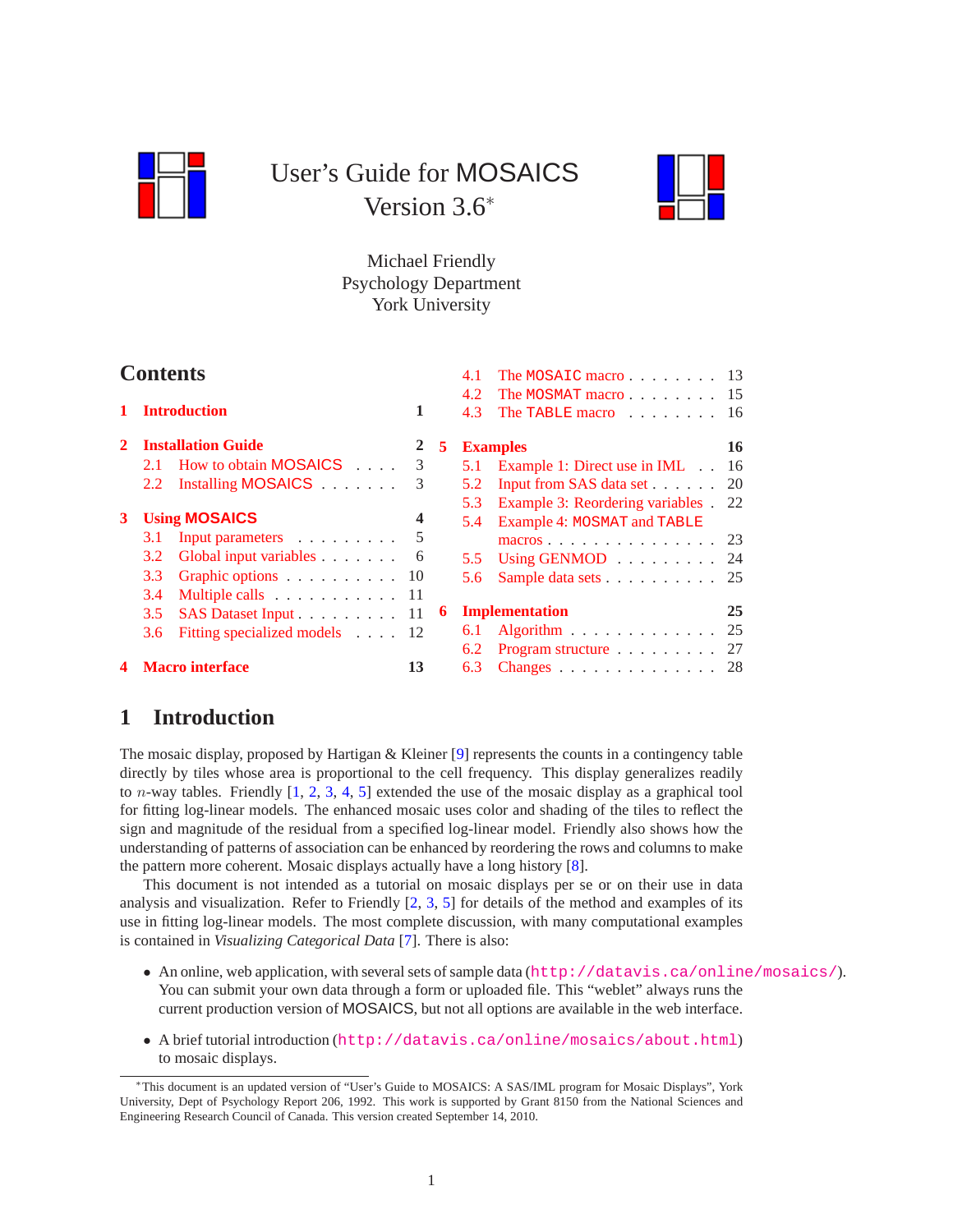This report describes the use and implementation of MOSAICS, a collection of SAS/IML programs and macros for producing mosaic displays. There are now a variety of other implementations of mosaic displays (see <http://datavis.ca/online/mosaics/about.html>), but none (except for the vcd package in R) which provide the same degree of flexibility.

These programs have the following features:

- mosaics. sas produces graphical displays of an  $n$ -way contingency table of any size. Experience shows that tables of up to 5 or 6 dimensions can be usefully explored. The main limitation is in the resolution of the display with large, complex tables.
- The order of variables in the mosaic is specified by the user. Different orderings of the variables can show different aspects of the data.
- For an unordered factor, the order of its levels can be determinedcaveat to enhance understanding of the pattern of association. This ordering can be found from a correspondence analysis of the residuals from a model of independence.
- The program can produce sequential displays of any or all of the marginal subtables,  $[A], [AB],$  $[ABC]$ , and so forth, up to the full *n*-way table, where  $A, B, C, \ldots$  refer to the table variables in the order entered.
- For each display, the program fits a log-linear model and depicts the residuals from the model by the color and shading of tiles in the mosaic. The color and shading provide a visual representation of the departures from the model, or, equivalently, the associations among table variables which remain after the effects specified in the model have been accounted for.
- The program can automatically construct and fit a wide set of baseline models of independence, conditional, or partial independence among the table variables (see Table [1\)](#page-6-0). A shorthand keyword may used to specify many models of interest. Alternatively, the user can specify and fit *any* log-linear model which can be estimated by iterative proportional fitting (IPF).
- Specialized log-linear models (or poisson-family GLMs), which cannot be fit by IPF, can be fit separately, using SAS/IML or PROC GENMOD. These include models for square tables (quasiindependence, symmetry, etc.), models with linear effects for table variables (linear x linear association), and so forth. Residuals for such models may be shown as mosaics using either the SAS/IML module mosaicd, or the resid parameter of the mac/mosaic.sas macro. See Section [3.6](#page-11-0) and Section [5.5](#page-23-0) for examples.
- The program can perform a correspondence analysis on marginal subtables to suggest a reordering of the levels of each variable to make the patterns of association more coherent.
- Models and tables with structural zeros are accommodated naturally.
- A contingency table can be read from a SAS data set or entered in SAS/IML as a table of frequencies together with variable name and factor level values. A collection of sample contingency tables in SAS/IML format is suppplied (in mosdata.sas).
- A SAS macro, mac/mosaic.sas provides a more easily-used interface to the SAS/IML modules. Another macro, mac/table. sas makes it easy to construct and manipulate contingency tables for use with mac/mosaic.sas macro.
- Other SAS/IML modules and macros extend the idea of mosaic displays to mosaic matrices (mosmat.sas), both marginal and conditional, and partial mosaic plots (mospart.sas). Partial mosaics are included in the mac/mosaic.sas macro using the by parameter; mosaic matrices have their own macro (mac/mosmat.sas).

# <span id="page-1-0"></span>**2 Installation Guide**

Unsurprisingly, you have to get the software and install it on your system before you can use it.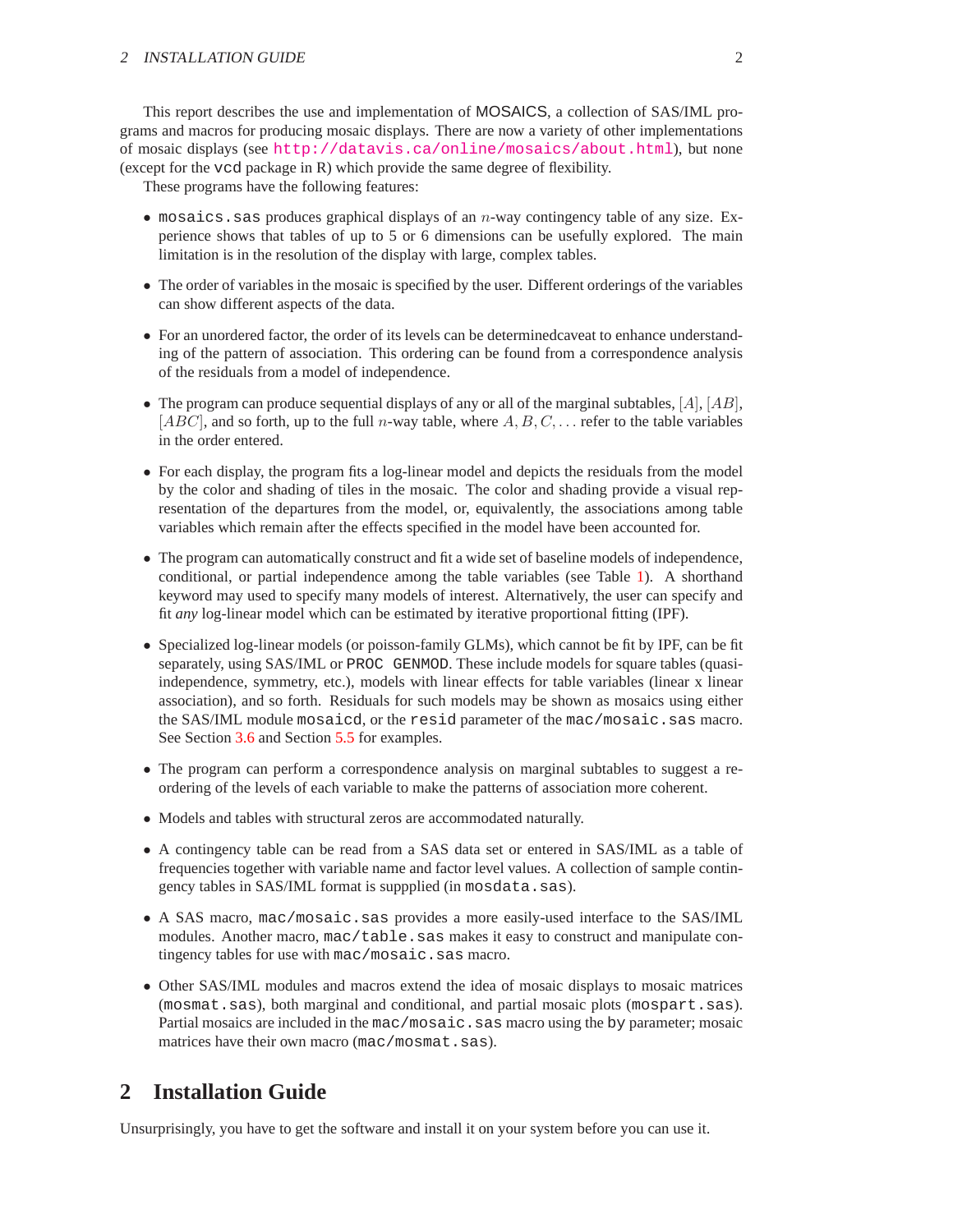### <span id="page-2-0"></span>**2.1 How to obtain MOSAICS**

The program, mosaics.sas, and examples of its use are available from the host, dataavis.ca. The directory <http://datavis.ca/sas/mosaics/> contains two identical archives: [mosaics.tar.gz,](http://datavis.ca/sas/mosaics/mosaics.tar.gz) and [mosaics.zip,](http://datavis.ca/sas/mosaics/mosaics.zip) as well as individual files.

### <span id="page-2-1"></span>**2.2 Installing MOSAICS**

mosaics.sas consists of a collection of SAS/IML modules which are designed to be called in a PROC IML step. Because the program is large, the modules are most conveniently stored in compiled form in a SAS/IML storage catalog, called MOSAIC. MOSAIC. The archive also includes several macro programs, notably mosaic.sas and mosmat.sas that provide the easiest way to use mosaic displays, and do not require knowledge of, or direct use of SAS/IML. You will probably want to add these macros to your SAS autocall library (library name sasautos).

To install the programs in this way,

- 1. Extract all the SAS and other files (e.g., mosaics.sas and mosaicm.sas, etc.) to a directory, ( $\gamma$ ) sasuser/mosaics/, or c:\sasuser\mosaics\, say), perserving the folder names (mac, and doc) in the archive.
- 2. In the files mosaicm.sas and mosdata.sas, edit the libname and filename statements to correspond to this directory. On a Unix system, these might be,

```
*-- Change the path in the following filename statement to point to
    the installed location of mosaics.sas;
filename mosaics '˜/sasuser/mosaics/';
```

```
*--- Change the path in the libname to point to where the compiled
   modules will be stored, ordinarily the same directory;
libname mosaic '˜/sasuser/mosaics/';
```
On Windows, you should use something like:

```
filename mosaics 'c:\sasuser\mosaics\';
libname mosaic 'c:\sasuser\mosaics\';
```
- 3. You may wish to change some of the program default values, (in the module globals in mosaics.sas) particularly the font= value. As of V3.5, this is set to font='SWISS', unless the current graphics device  $(\&$ SYSDEVIC) is one of the Postscript drivers (e.g., PS-COLOR, PSMONO, PSLEPS), in which case the program uses the hardware Helvetica font (font='hwpsl009') because the resulting output graphic files are much smaller and can be potentially edited.
- 4. To store the modules in compiled form, run the mosaicm.sas program, with the command,

sas mosaicm

- 5. Optionally, install the sample data sets (see Section [5.6,](#page-24-0) "Sample data sets") by running sas mosdata. These steps need only be done once.
- 6. To cause SAS to search automatically for the macros mosaic and mosmat: If you already have a SAS autocall library set up, you can simply copy all the files in the mac directory to your local SASAUTOS directory. Otherwise, add a line like one of the following to your autoexec.sas file

options sasautos = ('c:\sasuser\mosaics\mac' sasautos);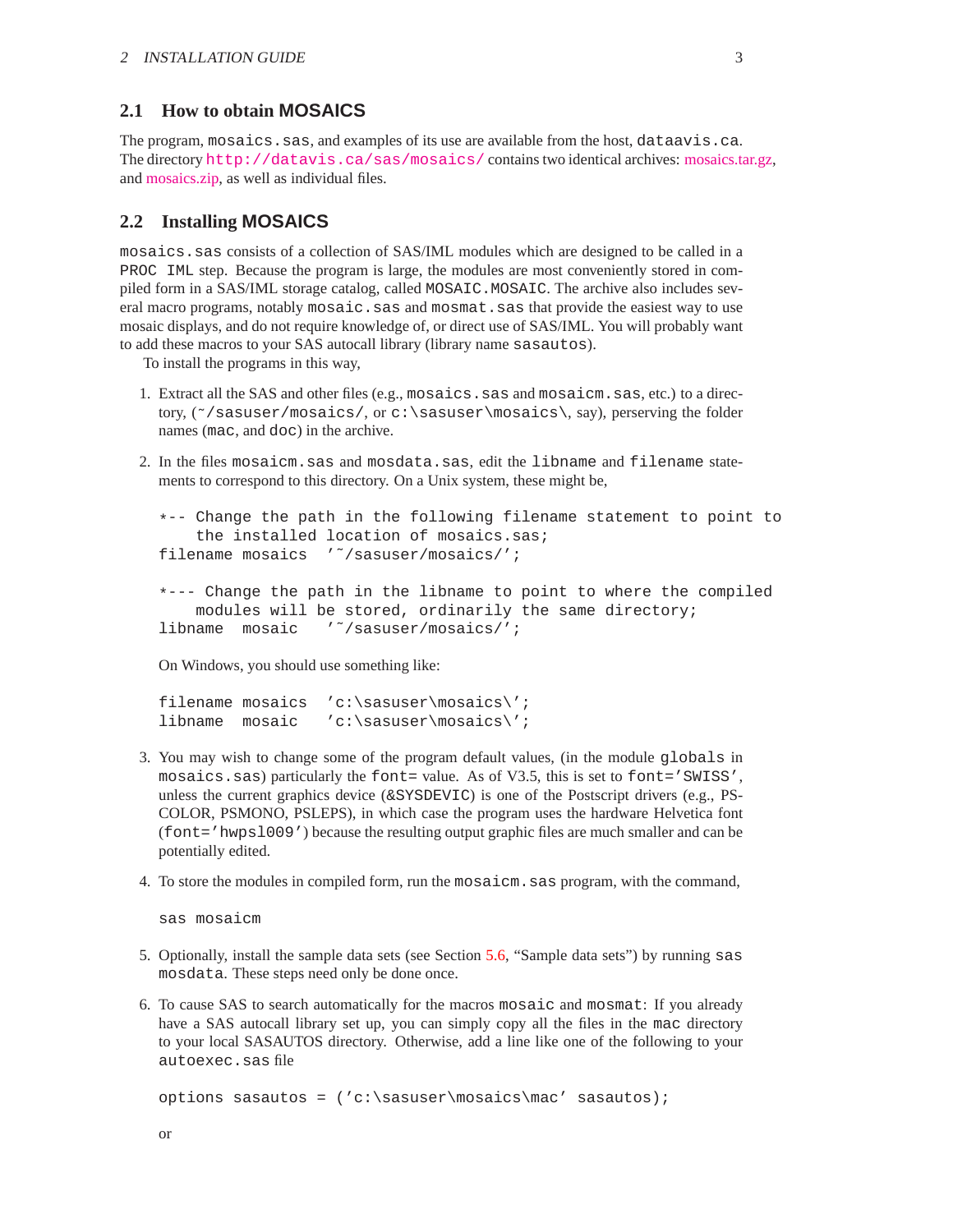```
options sasautos = ('˜/sasuser/mosaics/mac' '!SASROOT/sasautos');
```
For Unix systems, the distribution archives include a rudimentary Makefile which carries out the steps above, but you must first edit the libname and filename statements in step 2, then type

make install

(or make -n install to see what it's going to do).

In applications, the modules are loaded into the SAS/IML workspace with either the load or %include statement, as follows,

```
libname mosaic '~/sasuser/mosaics';
proc iml;
  reset storage=mosaic.mosaic;
  load module=_all_;
```
On most platforms, a libname statement is needed to specify the location of the MOSAICS library in the operating system file structure. **Note:** This requires that you have Read/Write access to the MOSAICS library, even if the MOSAICS modules are only loaded. See "Public Use" below for a solution.

Alternatively, it is possible to store and use the program in source form. This avoids the need to maintain and access the SAS/IML catalog, but means that the program is compiled each time it is run. To use the program in this way, simply access the program with a %include statement:

```
filename mosaics 'path/to/mosaics.sas';
proc iml;
  %include mosaics;
```
On some platforms you may need to add a path specification to the %include statement or use a filename statement to specify the location of the mosaics.sas file in the operating system file structure.

### **2.2.1 Public Use**

On most platforms, SAS/IML requires (by default) that the user have Read/Write access to the library accessed by the load command. Therefore, if the MOSAICS modules are stored in compiled form and are to be accessed publicly (on a network), users must specify access=readonly on the libname statement:

```
libname mosaic '˜/sasuser/mosaics' access=readonly;
```
You can place this statement in the system-wide autoexec.sas file.

Alternatively, copy the mosaics.sas file to any public (readable) directory, and instruct users to load them using the %include statement, as described above.

# <span id="page-3-0"></span>**3 Using MOSAICS**

You can use MOSAICS either through a SAS/IML step or through the mosaic macro (Section [4.1\)](#page-12-1). The macro is easier to use, but IML is somewhat more flexible. If you are using IML, the contingency table can either be defined directly with IML statements, or input from a SAS dataset (Section [3.5,](#page-10-1) Section [5.2\)](#page-19-0)

Unless you are quite comfortable with SAS/IML you should probably start with the macro interface, so skip to Section [4,](#page-12-0) and read this section later.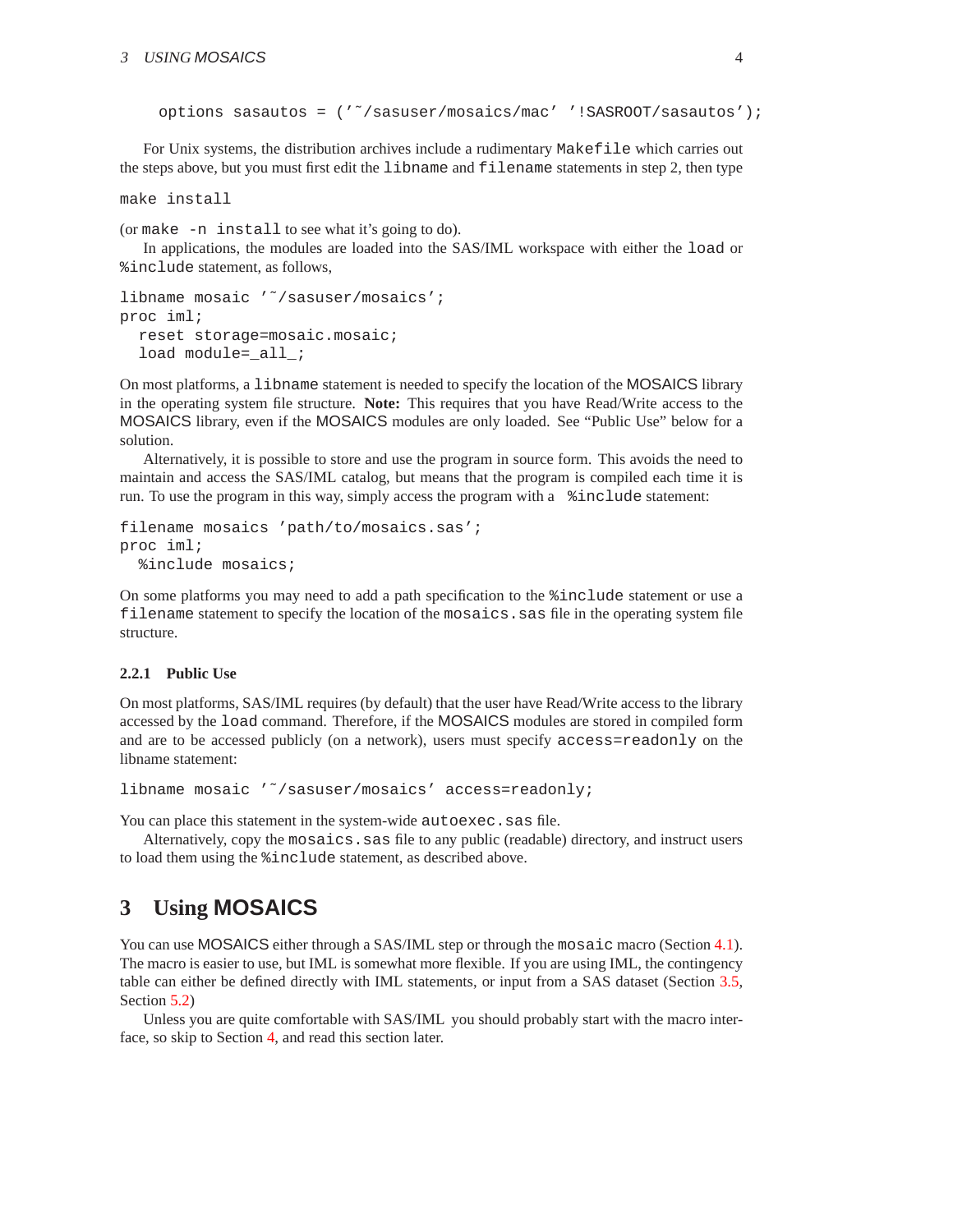### <span id="page-4-0"></span>**3.1 Input parameters**

The *n*-way frequency table to be analyzed is described in SAS/IML by four arrays, called levels (table dimensions), table (table frequencies), vnames (variable names), and lnames (variable labels), shown in lines 6–11 below. These arrays are specified in the run mosaic statement (line 18) A great many options, all of which have default values, are specified by global variables in the PROC IML step (e.g., lines 14–15) Hence, the program is typically used as follows:

```
libname mosaic '~/sasuser/mosaics';
2 proc iml worksize=10000 symsize=10000;
3 reset storage=mosaic.mosaic;
4 | load module=_all_;
5 \mid \cdot \cdot \cdot specify data table;
6 levels = { 2 2 2 }; *-- variable levels;
\tau table = { ... }; \longrightarrow *-- contingency table;
    vnames = \{ Gender Admit Faculty}; *-- variable names;
9 \mid lnames = { Male Female,
\begin{array}{ccc} 10 & \text{Yes} & \text{No} \end{array}11 Arts Science};
12
13 *-- specify non-default global inputs;
_{14} | fittype='USER';
_{15} config = { 1 1,
16 2 3 };
17
18 run mosaic(levels, table, vnames, lnames, plots, title);
```
The *n*-way contingency table to be analyzed is specified by the table parameter; the names of the dimension (factor) variables and the names of the values that the dimension variables take on are specified in the vnames and lnames parameters, respectively, as described below.

In situations where the contingency table and factor variables are available in a SAS dataset, the table, levels, and lnames matrices may be constructed with the readtab module, described in Section [3.5,](#page-10-1) "Dataset Input" The parameters for the run mosaic statement are:

### **Parameter** Description

- **levels** is a numeric vector which specifies the number of variables and the dimensions of the contingency table. If levels is  $n \times 1$ , then the table has n dimensions, and the number of levels of variable i is levels  $[i]$ . The order of the variables in levels is the order they are entered into the mosaic display.
- **table** is a matrix or vector giving the frequency,  $f_{ij...}$ , of observations in each cell of the table. The table variables are arranged in accordance with the conventions of the SAS/IML IPF and MARG functions, so the **first** variable varies most rapidly across the columns of table and the last variable varies most slowly down the rows. The table must be *complete*. If you use PROC FREQ to sum a larger data set, use the SPARSE option on the TABLES statement so that all combinations are created.

In addition table must conform to levels as follows. If table is  $I$  rows by  $J$  columns, the product of all entries in levels must be  $IJ$ . Moreover,  $J$  must equal the product of the first k entries of levels, for some k. That is, the columns must correspond to the combinations of one or more of the first  $k$  factors.

**vnames** is a  $1 \times n$  character vector of variable (factor) names, in an order corresponding to levels.

**lnames** is a character matrix of labels for the variable levels, one row for each variable. The number of columns is the maximum value in levels. When the number of levels are unequal, the rows for smaller factors must be padded with blank entries.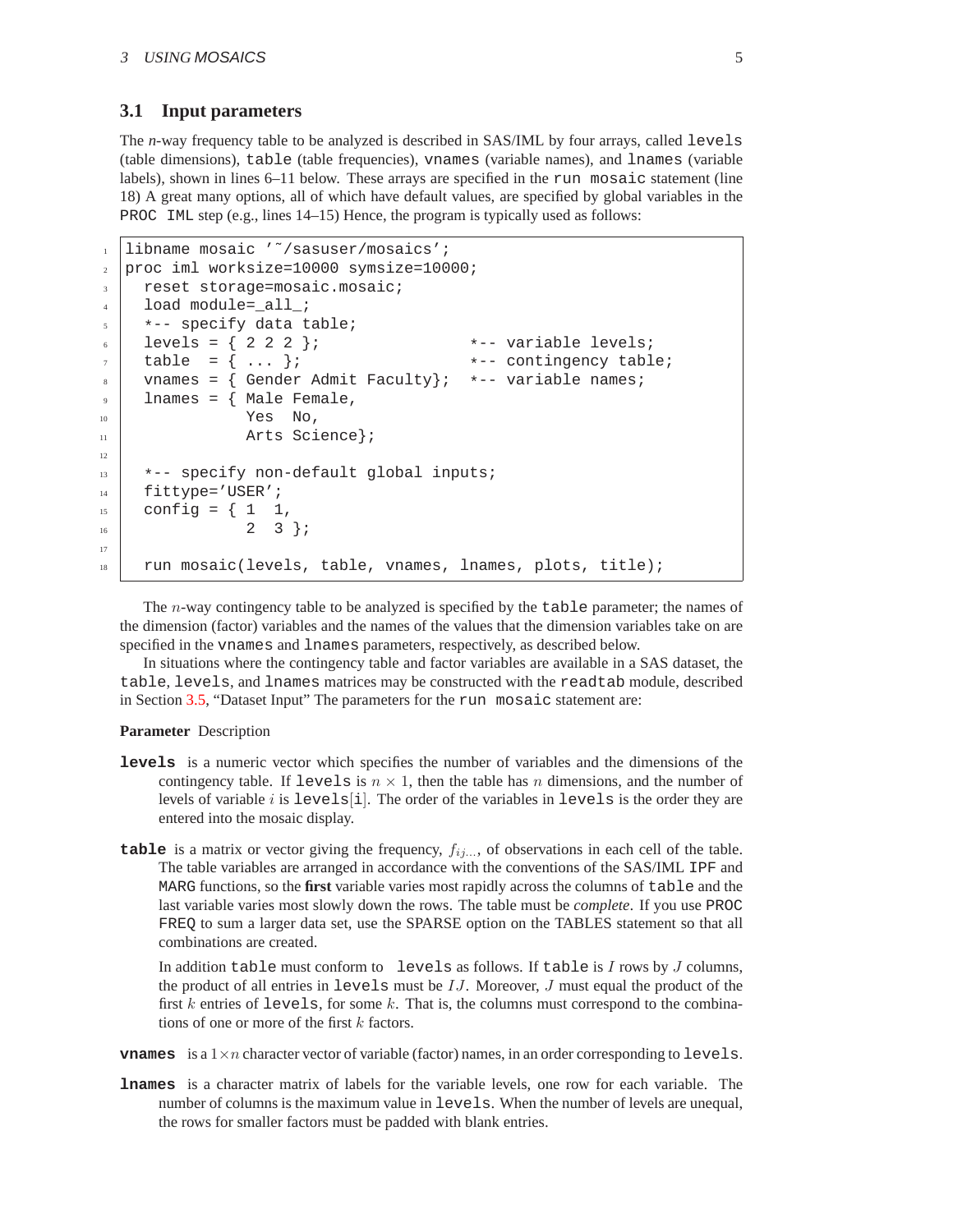- **plots** is a vector containing any of the integers 1 to *n* which specifies the list of marginal tables to be plotted. If plots contains the value i the marginal subtable for variables 1 to i will be displayed. For a 3-way table,  $p$ lots= $\{1 \ 2 \ 3\}$  displays each sequential plot, showing the [A], [AB] and [ABC] marginal tables; while plots=3 displays only the final 3-way [ABC] mosaic.
- **title** is a character string or vector of strings containing title(s) for the plots. If title is a single character string, it is used as the title for all plots. Otherwise, title may be a vector of up to  $max(plosts)$  strings, and title<sup>[i]</sup> is used as the tile for the plot produced by plots<sup>[]</sup> = i. If the number of strings is less than max(plots) the last string is used for all remaining plots.

Moreover, if the title for a given plot contains the string  $\&MODEL$  (upper case), that string is replaced by the symbolic model description. Similarly, the string  $\&G2$  (or  $\&X2$ ) is replaced by the LR (Pearson) chisquare value and df for the current model, in the form  $G2$  (df) = value'. Enclose such titles in **single quotes**; otherwise the SAS macro processor will complain about an 'Apparent symbolic reference'. For example, the specifications,

```
plots = 2:3;fittype='JOINT';
title = \{ '','Hair-color Eye-color Data Model (H)(E)',
          'Hair-color Eye-color Data Model (HE)(S)' };
```
produces two plots with titles from title[2] and title[3].<sup>[1](#page-5-1)</sup> Equivalent results (using substitution) are produced with the single title,

title = 'Hair-color Eye-color Data Model &MODEL';

### <span id="page-5-0"></span>**3.2 Global input variables**

The global variables below allow many of the details of the model fitting and mosaic display to be altered. Since they all have default values, it is only necessary to specify those you wish to change. **All character-valued variables are case-insensitive**.

#### **3.2.1 Analysis options**

**config** is a numeric or character matrix specifying which marginal totals to fit when fittype='USER' is also specified. config is ignored for all other fit types. Each column specifies a high-order marginal in the model, either by the names of the variables, or by their indices, according to their order in vnames. For example, the log-linear model  $|AB||AC||BC|$  for a three-way table is specified by the 2 by 3 matrix,

```
config = \{ 1 \ 1 \ 2,2 3 \; 3 \; j
```
or

config =  $\{ A \ A \ B,$  $B \ C \ C$ ;

The same model can be specified more easily row-wise, and then transposed:

config =  $t($  {1 2, 1 3, 2 3} );

<span id="page-5-1"></span><sup>&</sup>lt;sup>1</sup>Some SAS/GRAPH fonts do not produce brackets, [] and braces, { }. Use parentheses instead in model symbolic formulae.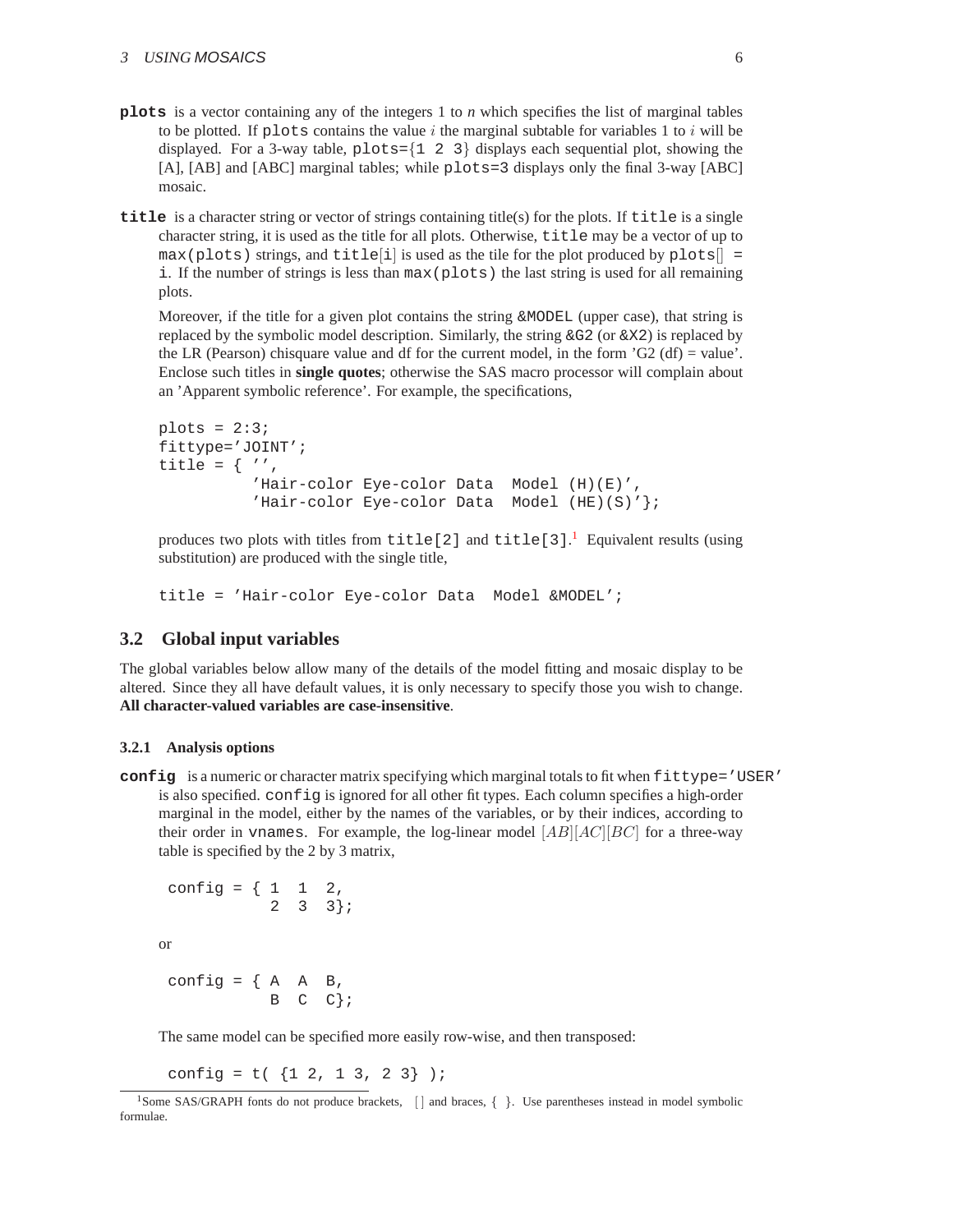- **devtype**  $\{GF \mid LR \mid FT \textbf{[ADJ]} \}$  is a character string which specifies the type of deviations (resid-<br>uals) to be represented by shading. devtype='GF' is the default. uals) to be represented by shading.
	- **GF** calculates components of Pearson goodness of fit chisquare,  $d_{ij} = (f_{ij} \hat{m}_{ij})/\sqrt{\hat{m}_{ij}},$ where  $\hat{m}_{ij}$  is the estimated expected frequency under the model.
	- **LR** calculates components of the likelihood ratio (deviance) chisquare,  $d_{ij} = \text{sign}(f_{ij} f_{ij})$  $\hat{m}_{ij}$ )[2| $f_{ij}$  log( $f_{ij}/\hat{m}_{ij}$ )| + ( $f_{ij} - \hat{m}_{ij}$ )]<sup>1/2</sup>.
	- **FT** calculates Freeman-Tukey residuals,  $d_{ij} = \sqrt{f_{ij}} + \sqrt{f_{ij} + 1} \sqrt{4\hat{m}_{ij} + 1}$
	- **ADJ** Appending ADJ to one of the above options causes adjusted residuals ( =  $d/\sqrt{1-h}$ , where h is the diagonal element of the "hat" matrix) to be calculated. Because  $0 < h < 1$ , the adjusted residuals are always larger in magnitude than the unadjusted values, however, adjusted residuals have the property that their standard errors are equal, so their values are more comparable over cells in the contingency table.

Adjusted residuals require additional computation (it becomes necessary to construct the design matrix, X, and then calculate  $(\hat{X}^{\mathsf{T}}WX)^{-1}$ ), however, experience shows that they provide *better visual display of the patterns of association* than do ordinary Pearson or LR residuals.

<span id="page-6-0"></span>Table 1: Log-linear models corresponding to the various fittype values recognized by MOSAICS.

| fittype <sup>a</sup> | $3$ -way <sup>b</sup> | 4-way            | 5-way                   |
|----------------------|-----------------------|------------------|-------------------------|
| MUTUAL               | $[A][B][C]$           | $[A][B][C][D]$   | $[A][B][C][D][E]$       |
| JOINT                | $[AB]$ $[C]$          | [ABC] [D]        | [ABCE] [E]              |
| JOINT1               | [A][BC]               | $[A]$ $[BCD]$    | $[A] [BCDE]$            |
| CONDIT               | [AC] [BC]             | [AD] [BD] [CD]   | $[AE] [BE] [CE] [DE]$   |
| CONDIT1              | [AB] [AC]             | [AB] [AC] [AD]   | [AB] [AC] [AD] [AE]     |
| PARTIAL              | [AC] [BC]             | [ACD] [BCD]      | $[ADE] [BDE] [CDE]$     |
| MARKOV1              | $[AB]$ $[BC]$         | $[AB] [BC] [CD]$ | $[AB] [BC] [CD] [DE]$   |
| MARKOV2              | $[A][B][C]$           | [ABC] [BCD]      | $[ABC]\, [BCD]\, [CDE]$ |

<sup>a</sup> In all cases, the model  $[A]$   $[B]$  is fit to a two-way table or marginal table.

<sup>b</sup> The letters  $A, B, C, \ldots$  refer to the table variables in the order of entry into the mosaic display.

- **fittype** {*JOINT* |**MUTUAL** |**CONDIT** |**PARTIAL** |**MARKOV** |**USER**} is a character string which specifies the type of sequential log-linear models to fit. fittype='JOINT' is the default. For two-way tables, (or two-way margins of larger tables) all fittypes fit the independence model. The fittype values and the models they imply for (sub-)tables of various size are summarized in Table [1.](#page-6-0)
	- **JOINT** $\boldsymbol{k}$  specifies sequential models of joint independence,  $[A][B], [AB][C], [ABC][D], ...$ These models specify that the last variable in a given plot is independent of all previous variables jointly.

Optionally, the keyword JOINT may be followed by a digit, *k*, to specify which of the *n* ordered variables is independent of the rest jointly. e.g., JOINT1 gives  $[A][BC], \ldots$ .

**MUTUAL** specifies sequential models of mutual independence,  $[A][B], [A][B][C], [A][B][C][D]$ , ...

**CONDITk** specifies sequential models of conditional independence which hypothesize that all previous variables are independent, given the last, i.e.,  $[A][B], [AC][BC], [AD][BD][CD],$ ... For the 3-way model, A and B are hypothesized to be conditionally independent, given C; for the 4-way model, A, B, and C are conditionally independent, given D.

Optionally, the keyword CONDIT may be followed by a digit, *k*, to specify which of the *n* ordered variables is conditioned upon.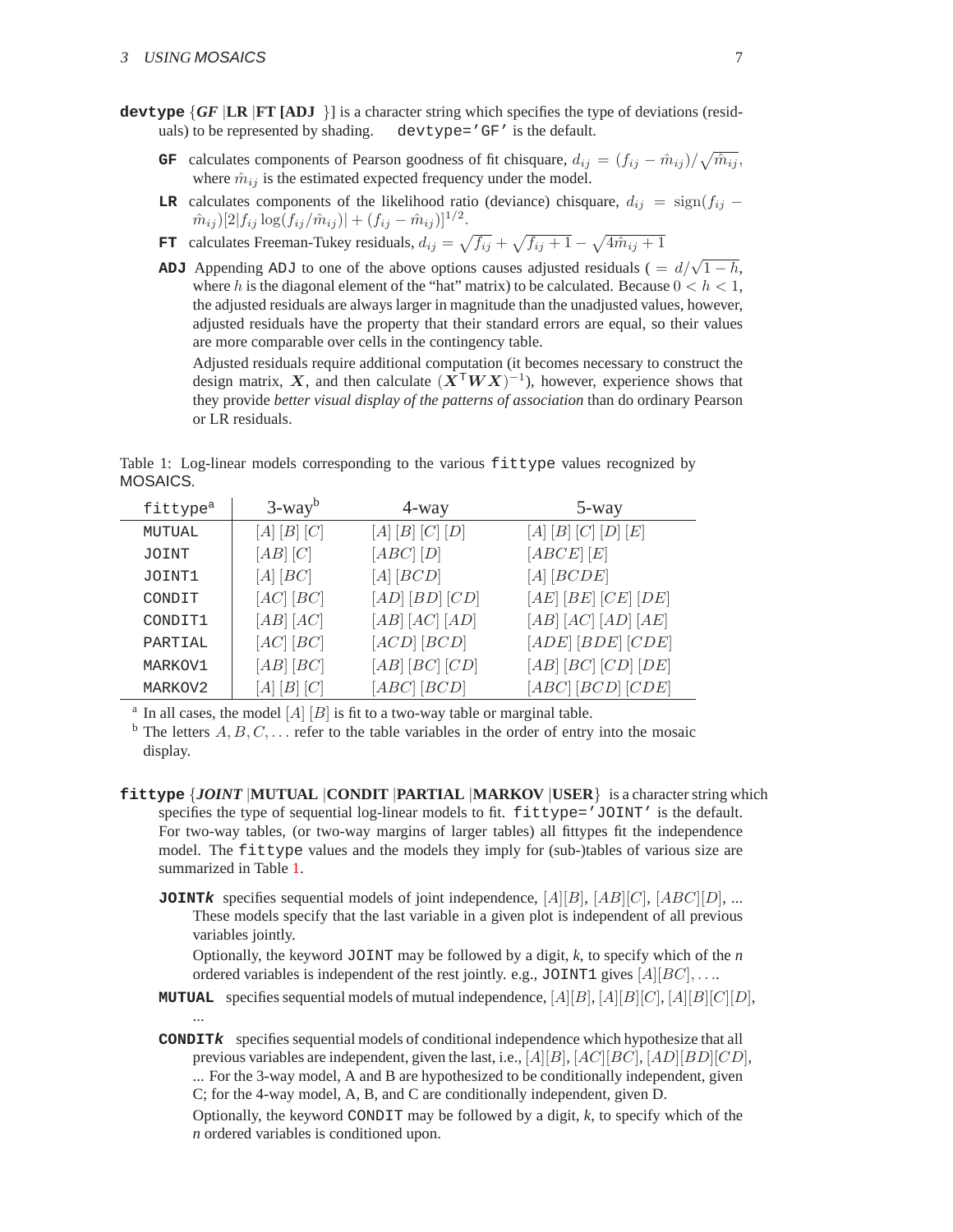- **PARTIAL** specifies sequential models of partial independence of the first pair of variables, conditioning on all remaining variables one at a time:  $[A][B], [AC][BC], [ACD][BCD]$ , ... For the 3-way model, A and B are hypothesized to be conditionally independent, given C; for the 4-way model, A and B are conditionally independent, given C and D.
- **MARKOVk** specifies a sequential series of Markov chain models fit to the table, whose dimensions are assumed to represent discrete ordered time points, such as lags in a sequential analysis. The keyword MARKOV can be optionally followed by a digit to specify the order of the Markov chains, e.g., fittype='MARKOV2'; specifies a second-order Markov chain. First-order is assumed if not specified. Such models assume that the table dimensions are ordered in time, e.g., Lag0, Lag1, Lag2, ...

MARKOV (or MARKOV1) fits the models  $[A][B], [AB][BC], [AB][BC][CD], ...$  where the categories at each lag are associated only with those at the previous lag. MARKOV2 fits the models  $[A][B], [A][B][C], [ABC][BCD], [ABC][BCD][CDE], ...$ 

- **USER** If fittype='USER', specify the hypothesized model in the global matrix config. The models for plots of marginal tables are based on reducing the hypothesized configuration, eliminating all variables not participating in the current plot.
- **order** {*NONE* |[ **DEV** |**JOINT** ] |[ **ROW** |**COL** ] } Specifies whether and how to perform a correspondence analysis to assist in reordering the levels of each factor variable as it is entered into the mosaic display. Not performed if order='NONE'. Otherwise, order may be a character vector containing either 'DEV' or 'JOINT' to specify that the CA is performed on residuals from the model for the current subtable (DEV) or on residuals from the model of joint independence for this subtable (JOINT). In addition, order may contain either 'ROW' or 'COL' or both to specify which dimensions of the current subtable are considered for reordering. The usual options for this reordering are

 $order = \{JOINT COL\}$ 

At present this analysis merely produces printed output which suggests an ordering, but does not actually reorder the table or the mosaic display.

**zeros** is a matrix of the same size and shape as the input table containing entries of 0 or 1, where 0 indicates that the corresponding value in table is to be ignored or treated as missing or a structural zero.

Zero entries cause the corresponding cell frequency to be fitted exactly; one degree of freedom is subtracted for each such zero. The corresponding tile in the mosaic display is outlined in black.

If an entry in any marginal subtable in the order [A], [AB], [ABC] ... corresponds to an allzero margin, that cell is treated similarly as a structural zero in the model for the corresponding subtable. Note, however, that tables with zero margins may not always have estimable models.

If the table contains zero frequencies which should be treated as structural zeros, assign the zeros matrix like this:

zeros = table >  $0$ ;

For a square table, to fit a model of quasi-independence ignoring the diagonal entries, assign the zeros matrix like this (assuming a  $4 \times 4$  table):

zeros =  $J(4,4) - I(4)$ ;

### **3.2.2 Display options**

**abbrev** If abbrev $> 0$ , variable names are abbreviated to that many letters in the model formula (and in the plot title if title='&MODEL').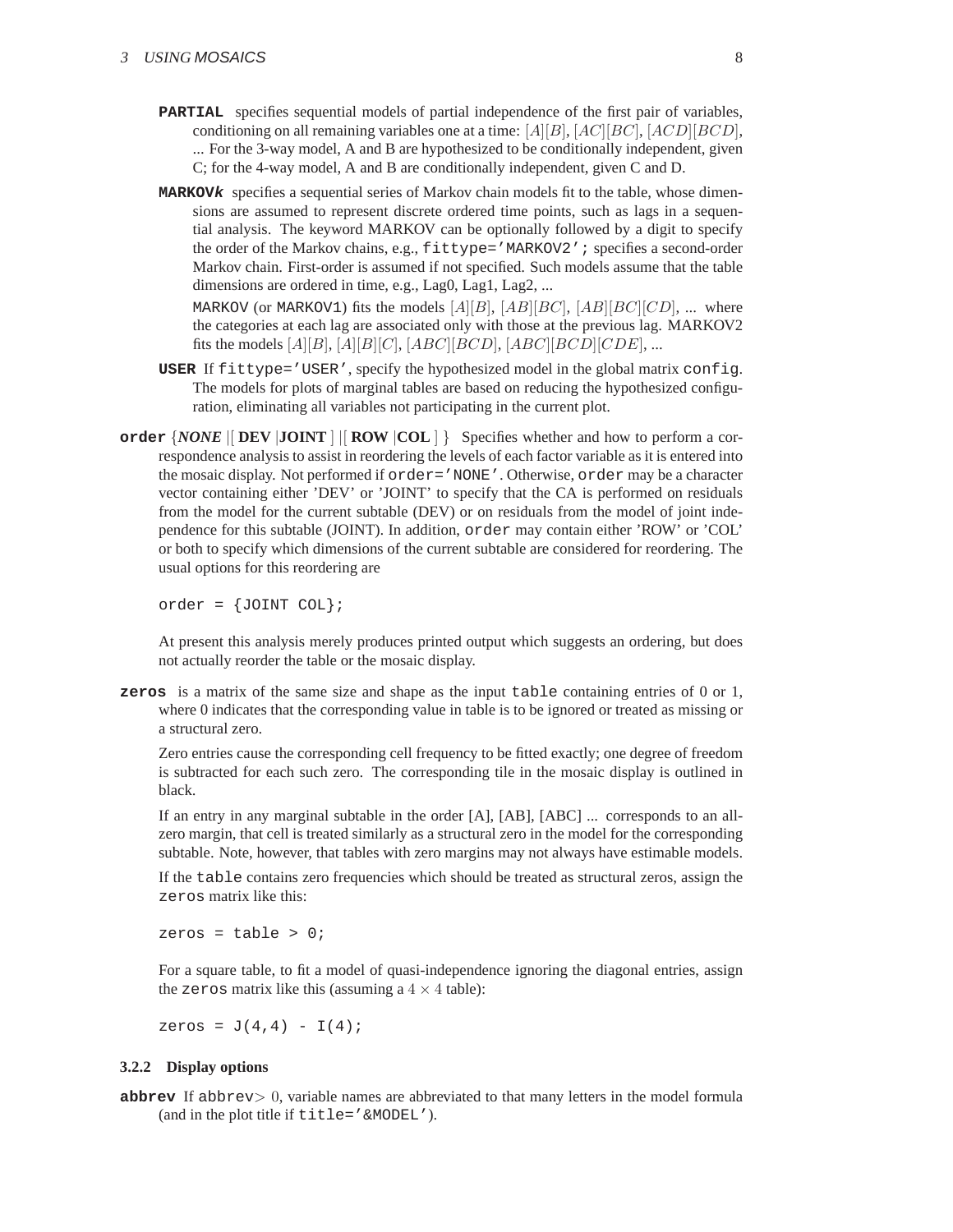**cellfill** {*NONE* |**SIGN** |**SIZE** |**DEV** |**FREQ**} **min** Provides the ability to display a symbol in the cell representing the coded value of large residuals. This is particularly useful for black and white output, where it is difficult to portray both sign and magnitude distinctly.

**NONE** Nothing (default)

**SIGN** Draws + or − symbols in the cell, whose *number* corresponds to the shading density.

- **SIZE** Draws + or − symbols in the cell, whose *size* corresponds to the shading density.
- **DEV** Writes the value of the standardized residual in the cell, using format 6.1.

**FREQ** Writes the value of the cell frequency in the cell, using format 6.0.

If a numeric value, *min* is also specified (e.g., cellfill='DEV 2'), then only cells whose residual exceeds that value in magnitude are so identified.

- **colors** is a character vector of one or two elements specifying the colors used for positive and negative residuals. The default is  $\{B\text{LUE } RED\}$ . For a monochrome display, specify  $colors = 'B\text{LACK}$ ' and use two distinct fill patterns for the fill type, such as  $\text{filltype}=\{MO\ M45\}$  or  $\text{filltype}=\{GRAY\}$ M45}.
- **filltype** {**M45** |**LR** |**M0** |**GRAY** |*HLS*} is a character vector of one or two elements which specifies the type of fill pattern to use for shading. filltype[1] is used for positive residuals; filltype[2], if present, is used for negative residuals. If only one value is specified, a complementary value for negative residuals is generated internally.  $\text{filltype}=\{\text{HLS HLS}\}$ is the default, which usually looks best for color output.
	- M45 uses SAS/GRAPH patterns MdN135 and Md45 with hatching at 45 and 135<sup>°</sup>. d is the density value determined from the residual and the shade parameter.
	- **LR** uses SAS/GRAPH patterns Ld and Rd.
	- **M0** uses SAS/GRAPH patterns MdN0 and MdN90 with hatching at 0 and 90°.
	- **GRAYstep** uses solid, greyscale fill using the patterns GRAYnn starting from GRAYF0 for density=1 and increasing darkness by *step* for each successive density level. The default for *step* is 16, so 'GRAY' gives GRAYF0, GRAYE0, GRAYD0, and so forth.
	- **HLS** uses solid, color-varying fill based on the HLS color scheme. The colors are selected attempting to vary the lightness in approximately equal steps. For this option, the colors values must be selected from the following hue names: RED GREEN BLUE MAGENTA CYAN YELLOW.
- **fuzz** is a numeric value which specifies the smallest absolute residual to be considered equal to zero. Cells with  $|d_{ij}| <$  fuzz are outlined in black. The default is fuzz = 0.20.
- **htext** is a numeric value which specifies the height of text labels, in character cells. The default is htext=1.3. The program attempts to avoid overlap of category labels, but this cannot always be achieved. Adjust htext (or make the labels shorter) if they collide.
- **legend** {**H** |**V** |*NONE*} Orientation of legend for shading of residual values in mosaic tiles. 'V' specifies a vertical legend at the right of the display; 'H' specifies a horizontal legend beneath the display. Default: 'NONE'.
- **shade** is a vector of up to 5 values of  $|d_{ij}|$ , which specify the boundaries between shading levels. If shade= $\{2, 4\}$  (the default), then the shading density number d is:

| residuals       |
|-----------------|
| $\leq  d_{ij} $ |
| $ d_{ij} $      |
| $ d_{ij} $      |

Standardized deviations are often referred to a standard Gaussian distribution; under the assumption that the model fits, these values roughly correspond to two-tailed probabilities  $p <$ .05 and  $p < .0001$  that a given value of  $|d_{ij}|$  exceeds 2 or 4, respectively. Use shade= a big number to suppress all shading.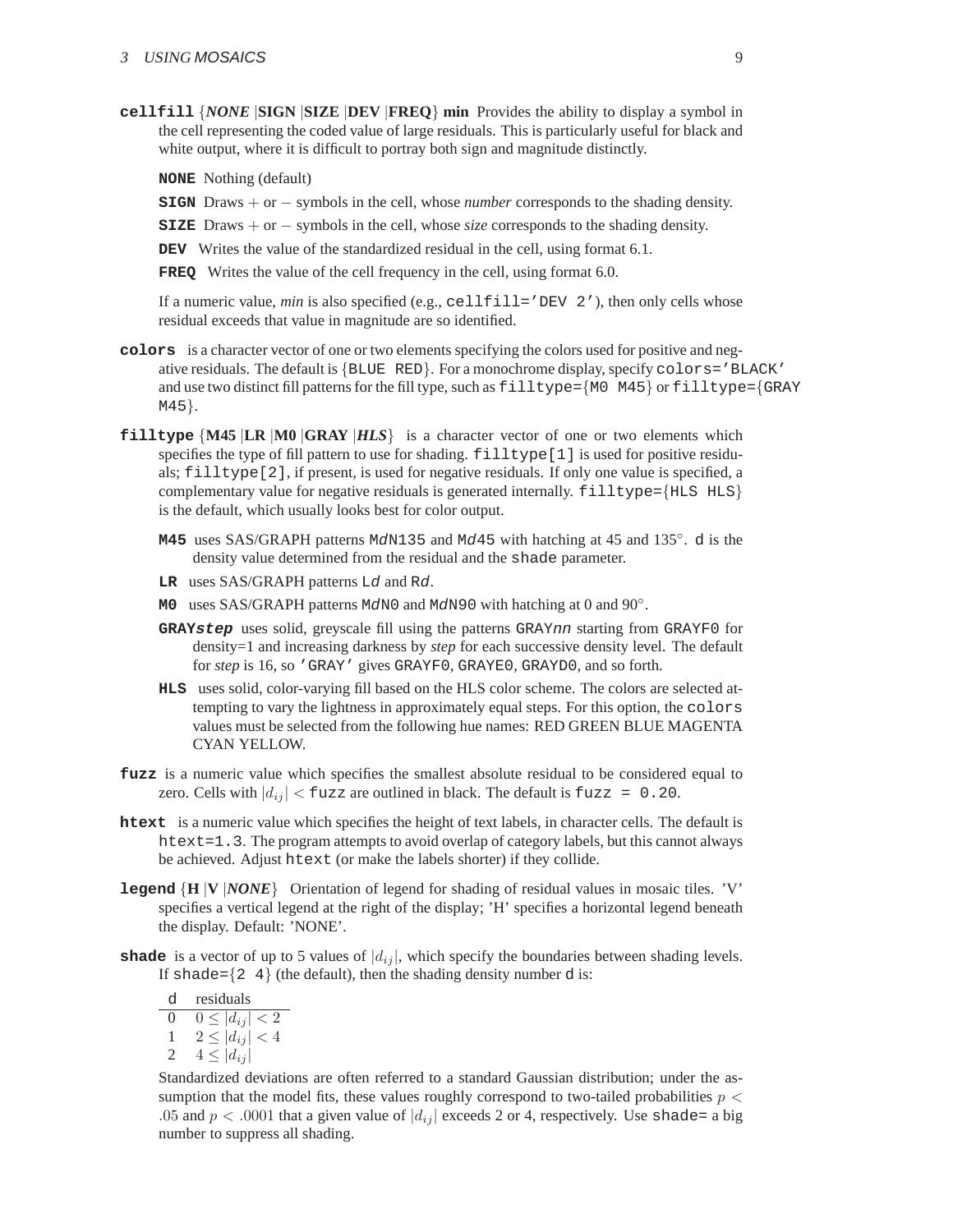- **space** is a vector of two values which specify the  $x, y$  percent of the plotting area reserved for spacing between the tiles of the mosaic. The default value is 10 times the number of variables allocated to each of the vertical and horizontal directions in the plot.
- **split** is a character vector consisting of the letters V and H which specifies the directions in which the variables divide the unit square of the mosaic display. If  $\text{split}=\{H \mid V\}$  (the default), the mosaic alternates between horizontal and vertical splitting. If the number of elements in split is less than the maximum number in plots, the elements in split are reused cyclically.
- **vlabels** is an integer from 0 to the number of variables in the table. It specifies that variable names (in addition to level names) are to be used to label the first vlabels variables. The default is vlabels=2, meaning variable names are used in plots of the first two variables only.

### **3.2.3 Other options**

- **gout** is a character string which specifies the name of the graphics catalog. The default is GSEG (the default graphics catalog).
- **name** is a character string (up to 7 characters) which specifies the prefix for the names of the graphs in the graphics catalog. The default is MOSAIC.
- **outstat** is a character string containing the name of an optional output data set containing the following variables: RESIDUAL, FITTED, and FREQ. The variable FACTORS gives the number of factors in a given mosaic display, and LABELS gives the cell labels for each cell in the given table.
- **verbose** {*NONE* |**FIT** |**BOX**} is a character vector of one or more words which controls verbose or detailed output. If verbose contains 'FIT', additional details of the fitting process (fitted frequencies, marginal proportions) are printed. If verbose contains 'BOX', additional details of the drawing process (tile dimensions, label placement) are printed.
- **window** is a numeric vector of 4 elements containing the world coordinates of the lower left and upper right coordinates of the graphics window used for the mosaic display. The actual mosaic fills the region  $\{0, 0, 100, 100\}$ . The default window is set to  $\{-16 - 16, 108, 108\}$  to allow for text labels and a title.

### **3.2.4 Caveats**

There is one caveat imposed by this use of global variables: The mosaic module should not be called from an IML module with its own arguments, since this would cause all variables defined within that module to inaccessible as global variables. The mosaic module may be called either in immediate mode, as in the example in secrefsec:ex-direct, or from an IML module defined without arguments.

### <span id="page-9-0"></span>**3.3 Graphic options**

MOSAICS assumes that the vertical and horizontal dimensions of the plot are equal, so you should include a goptions statement specifying equal values for hsize and vsize if the default values for your device are unequal. For example,

```
goptions hsize=7 in vsize=7 in;
```
By default, the program uses shades of the colors blue and red to draw the tiles corresponding to positive and negative residuals. It cannot respect the global colors= options on the goptions statement. You can specify the IML global colors variable to change these assignments if you wish. (Or, change the default values in the globals module.)

The program cannot access global fonts assigned with the GOPTIONS FTEXT= and HTEXT= options. Instead, you may specify a desired font with the IML global font and htext variables. For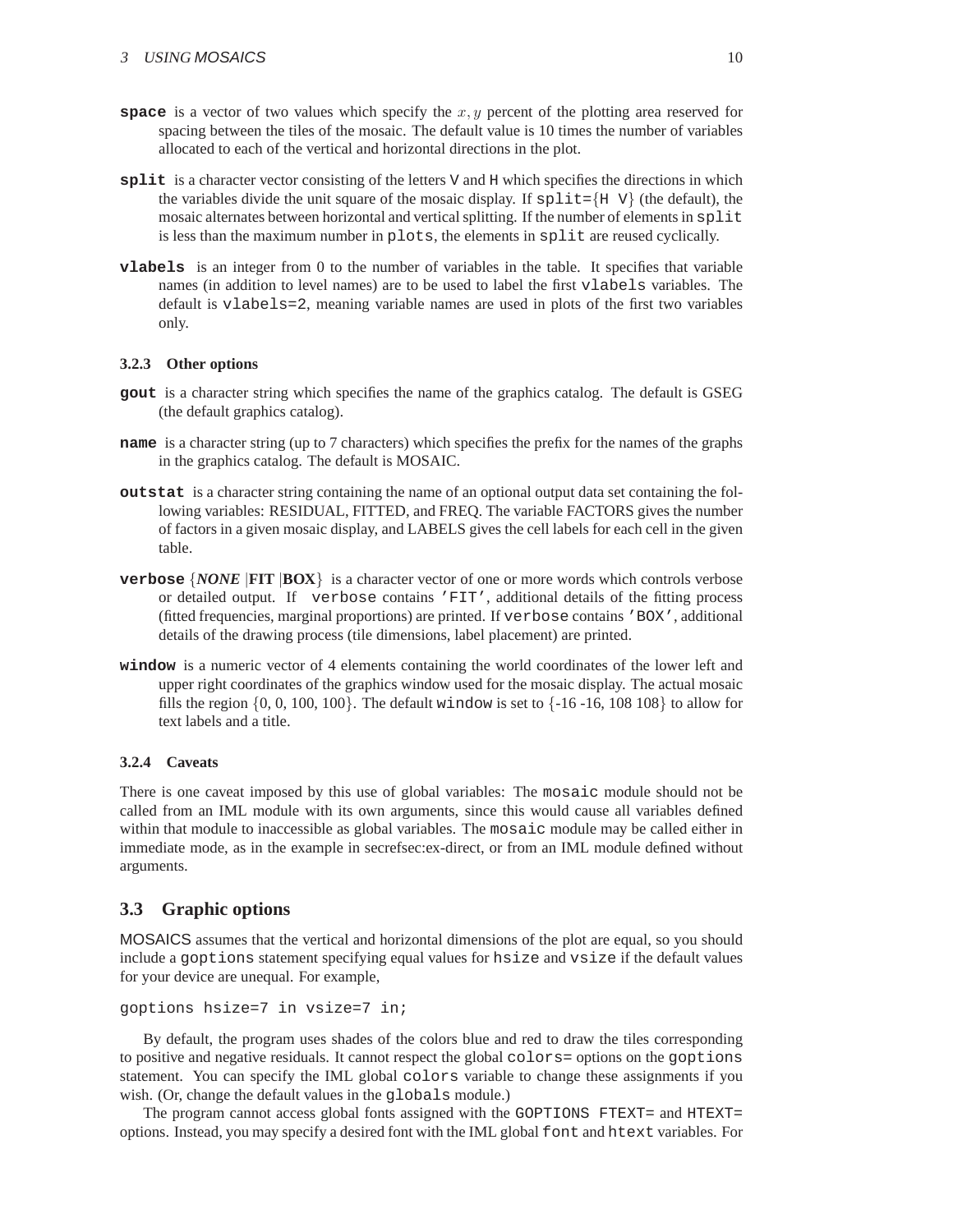some output devices (e.g., PostScript), specifying a hardware font (e.g., font = 'hwpsl009'; for Helvetica) can yield an enormous reduction in the size of the generated graphic output files. By default, the program uses the Helvetica hardware font when it detects a PostScript device, and uses the SWISS font otherwise.

### **3.3.1 EPS Output**

Some output devices, such as Encapsulated Postscript (and GIF) require that each figure be written to a separate output file. Mosaics contains a gskip module which handles this automatically for EPS output.

It uses three global SAS macro variables:

- **DEVTYP** Device type: Use %let devtyp=eps; for EPS output. Ordinarily, %let devtyp=screen; for Display Manager
- **DISPLAY** Display option: Use %let display=ON; for ordinary use. Setting DISPLAY=OFF suppresses graphic output (for all devices).
- **FIG** Figure number: Initialize to 1 % let fig=1;

Listed below is a macro, EPS, which I use to initialize graphics options for EPS output.

```
%global fig gsasfile devtyp;
%macro eps;
  %let devtyp = EPS;
  %let fig=1;
  %let gsasfile=grfout.eps;
   %put gsasfile is: "&gsasfile";
  filename gsasfile "&gsasfile";
  goptions horigin=.5in vorigin=.5in; *-- override, for BBfix;
  goptions device=PSLEPSFC gaccess=gsasfile
       gend='0A'x gepilog='showpage' '0A'x /* only for 6.07 */
       gsflen=80 gsfmode=replace;
%mend;
```
### <span id="page-10-0"></span>**3.4 Multiple calls**

The mosaic module may be called repeatedly in one PROC IML step. However, global variables which are set in one call remain in force. To restore these values to their default setting, use the SAS/IML free statement. For example, to revert to the default fit type of joint independence, use the statement,

free fittype;

before the next run mosaic statement.

### <span id="page-10-1"></span>**3.5 SAS Dataset Input**

A contingency table and its index (factor) variables may be read into SAS/IML in the format required for MOSAICS using the readtab module, as shown in the following example. The factors in the  $2 \times 3 \times 2$  table are gender, occup, and heart. The dataset heart has 12 observations—one observation per cell.

```
karger.sas
  1 * Sex, Occupation and heart disease [Karger, 1980];
2 data heart;
     input gender $ occup $ @;
     heart='Disease'; input freq @; output;
```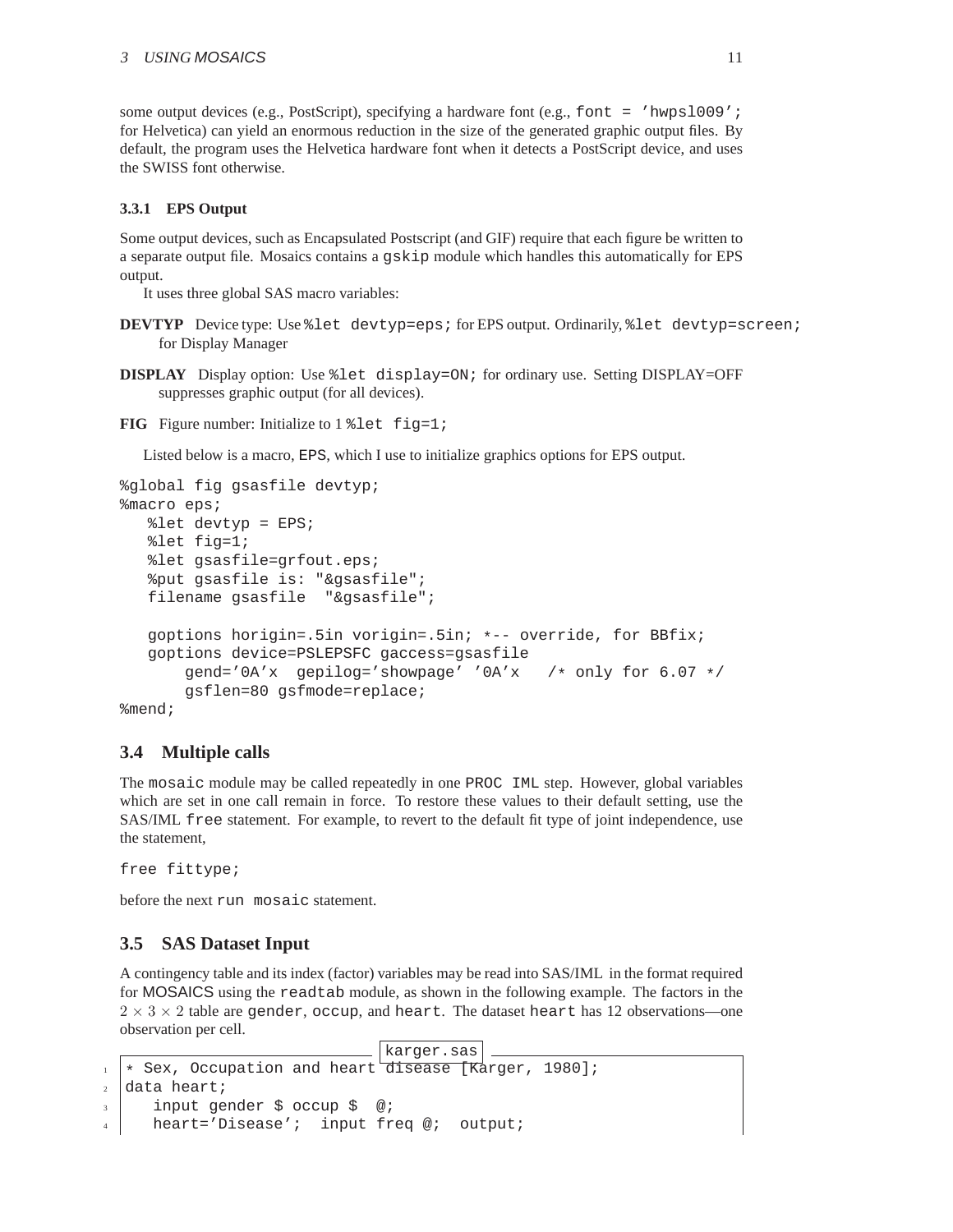```
5 \mid heart='No Dis'; input freq @; output;
6 cards;
7 \text{ Male} WhiteCol 158 3155
8 Female WhiteCol 52 3082
9 Male BlueCol 87 2829
10 Female BlueCol 16 416
11 Male Unempl 254 759
12 Female Unempl 431 10283
13 ;
_{14} proc sort data=heart;
15 by heart occup gender;
16
17 proc iml worksize=10000 symsize=10000;
18 title = 'Sex, Occupation, and Heart Disease';
19 reset storage=mosaic.mosaic;
_{20} load module=_all_;
21
22 vnames = {'Gender' 'Occup' 'Heart' };
23 run readtab('heart', 'freq', vnames, table, levels, lnames);
24
_{25} | plots = 2:ncol(levels);
_{26} run mosaic(levels, table, vnames, lnames, plots, title);
```
The readtab routine reads the index (factor) variables from the input dataset (heart), and determines the order of the factor variables according to which variable is actually varying most rapidly in the input dataset. The variable names vector (vnames) can be given in any order; it is reordered to correspond to the order of observations in the input dataset.

Note that if you sort the dataset as in the example above, character-valued index variables are arranged in **alphabetical order**. For example, the levels of occup are arranged in the order BlueCol, Unempl, WhiteCol, which may or may not be what you want. The PROC SORT step can be omitted, in which case the levels are ordered according to their order in the input dataset.

You can also use the DESCENDING option in the PROC SORT step to reverse the order of the levels of a given factor. For example, to reverse the levels of the gender variable, use

```
proc sort data=heart;
```
by heart occup descending gender;

### <span id="page-11-0"></span>**3.6 Fitting specialized models**

For square tables, or tables with ordered factors, a wide variety of specialized models are available which cannot be specified as any IPF configuration for a hierarchical loglinear model. However, many of these models can be fit simply using the matrix operations and functions available in SAS/IML.

For example, the model of symmetry for a square table has expected frequencies  $\hat{m}_{ij} = (f_{ij} + f_{ij})$  $f_{ii}/2$ . The fitted frequencies and residuals can be calculated in SAS/IML as

fit =  $(f + f')/2;$  $dev = (f - fit)/sqrt(fit);$ 

where  $f$  is a square table of observed frequencies.

MOSAICS includes an additional program, mosaicd. sas, designed for situations such as this, where the fitted values and residuals are calculated externally (e.g., with IML programming statements or with PROC CATMOD or PROC GENMOD). The mosaicd is then called instead of mosaic. The residuals are supplied as a dev parameter (which replaces the plots parameter of mosaic).

The following example uses mosaicd to fit a model of symmetry to a  $4 \times 4$  table of women classified by visual acuity ratings of their left and right eyes.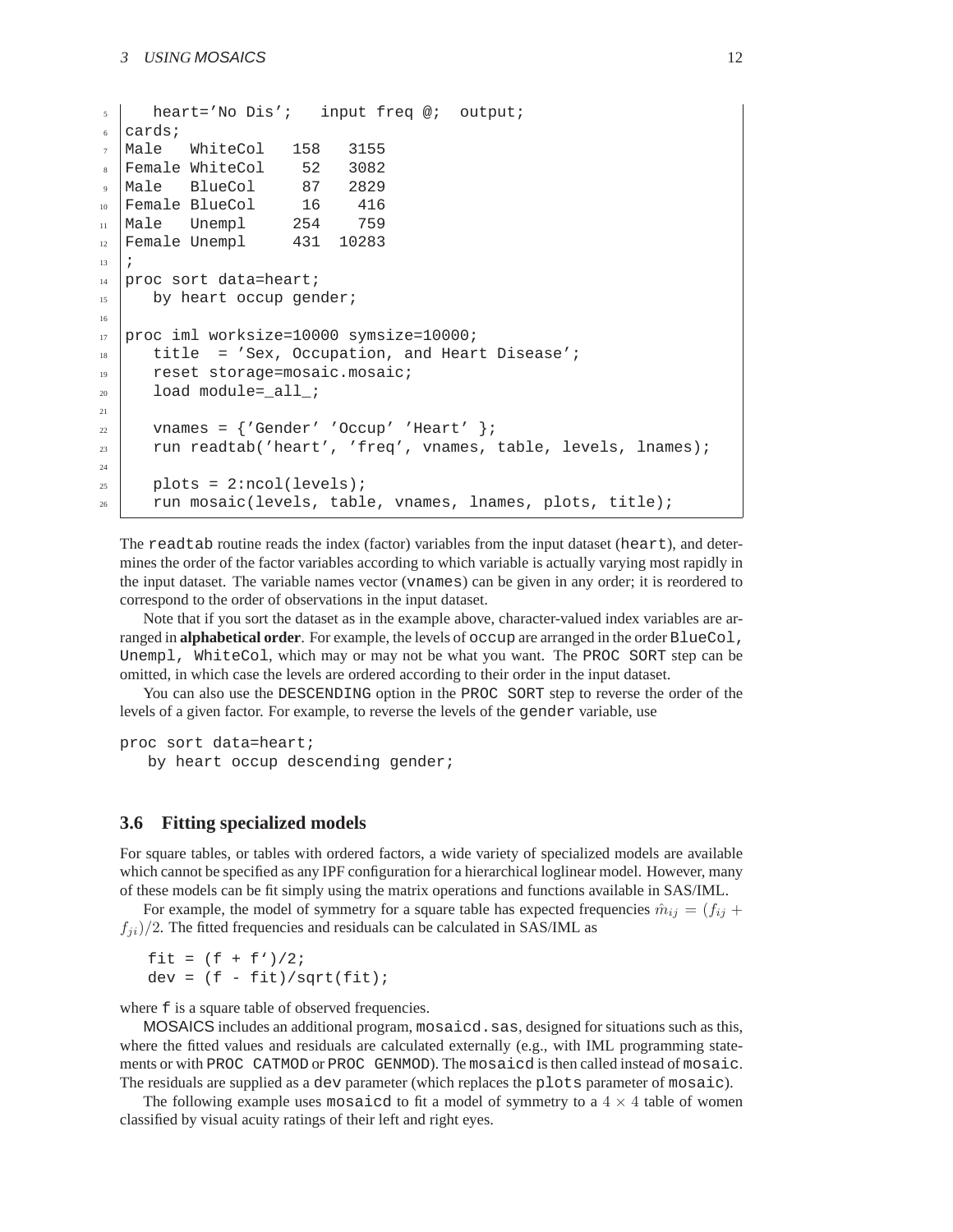```
1 proc iml worksize=10000 symsize=10000;
2 \mid \text{dim} = \{ 44 \};3 /* Unaided distant vision data Bishop etal p. 284*/
4 /* Left eye grade */
5 \mid f = \{1520 \quad 266 \quad 1246 234 1512 432 78,
            7 117 362 1772 205,
             8 36 82 179 492 };
9 \mid title = {'Unaided distant vision: Symmetry'};
_{10} vnames = {'Right Eye','Left Eye'};
_{11} lnames = { 'High' '2' '3' 'Low',
\begin{array}{ccc} \text{12} & \text{12} & \text{13} & \text{14} \end{array}13 reset storage=mosaic.mosaic;
_{14} | load module=_all_;
15 | %include '~/sasuser/mosaics/mosaicd.sas';
_{16} | fit = (f + f') / 2;
17 dev = (f - fit)/sqrt(fit);18 run mosaicd(dim, f, vnames, lnames, dev, title);
```
The sample program, moseye.sas, included in the distribution archives, illustrates how models of quasi-independence and quasi-symmetry can also be fit with MOSAICS.

### <span id="page-12-0"></span>**4 Macro interface**

### <span id="page-12-1"></span>**4.1 The MOSAIC macro**

The MOSAIC macro provides an easily used macro interface to the MOSAICS and MOSAICD SAS/IML programs. Using the SAS/IML programs directly means that you must compose a proc iml step and invoke the mosaic module, as described in Section [3.1.](#page-4-0)

The MOSAIC macro may be used with any SAS dataset in frequency form (e.g., the output from PROC FREQ). The macro simply creates the proc iml step, reads the input dataset(see Section [3.5\)](#page-10-1), and runs the mosaic module.

If your data is in case form, or you wish to collapse over some table variables, you must use PROC FREQ) first to construct the contingency table to be analyzed. The TABLE macro may be used for this purpose. It has the advantage of allowing formatted values of the table factors to be used by the mosaics program.

Ordinarily, the program fits a model (specified by the fittype= parameter) and displays residuals from this model in the mosaic for each marginal subtable specified by the PLOTS= parameter. However, if you have already fit a model and calculated residuals some other way (e.g., using PROC CATMOD or PROC GENMOD), specify a RESID= variable in the macro call. The macro will then call the mosaicd module, as described in Section [3.6.](#page-11-0)

The MOSAIC macro is easier to use, but is not as flexible as direct use of the SAS/IML programs.

- Factor levels are labelled using the values of the factor variables in the input dataset. You cannot simply attach a SAS format to a factor to convert numeric values to character labels, but you can use a DATA step to create character equivalents of numeric variables using the put() function, or use the TABLE macro.
- You cannot reorder the factors, or the levels of a factor as flexibly as you can in SAS/IML. If you use the SORT= parameter, take care that an ordered factor ('Low', 'Medium', 'High') is not sorted alphabetically.

### **Usage**

The mosaic macro is called with the keyword parameters below. Either the VAR= or the VORDER= parameter is required.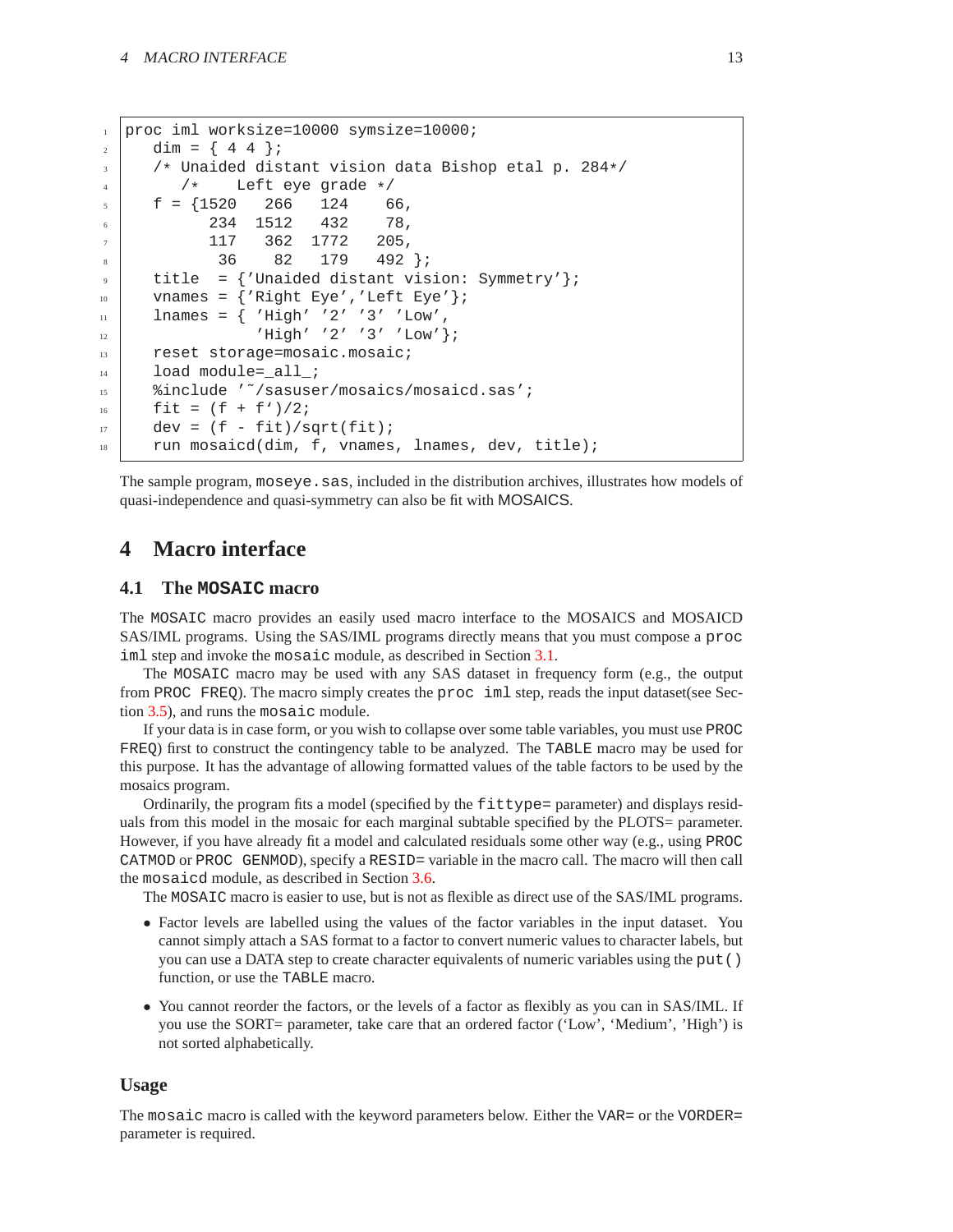| %mosaic(                            |                                                                               |          |
|-------------------------------------|-------------------------------------------------------------------------------|----------|
|                                     | data=_last_, /* Name of input dataset                                         | $\star/$ |
| $var =$ ,                           | /* Names of all factor variable                                               | $\star/$ |
| count=count,                        | /* Name of the frequency variable                                             | $\star/$ |
| $by=$ ,                             | /* Name(s) of BY variables                                                    | $\star/$ |
|                                     | fittype=joint, $/*$ Type of models to fit                                     | $\star/$ |
| $config=$ ,                         | /* User model for fittype='USER'                                              | $\star/$ |
| $devtype = qf$ , $/* Residual type$ |                                                                               | $\star/$ |
|                                     | shade=2 $4$ , $\rightarrow$ shading levels for residuals                      | $\star/$ |
| plots=,                             | /* which plots to produce                                                     | $\star/$ |
|                                     | colors=blue red, $/*$ colors for $+$ and $-$ residuals                        | $\star/$ |
|                                     | fill=HLS HLS, $\overline{ }$ /* fill type for + and - residuals               | $\star/$ |
| split=V H,                          | /* split directions                                                           | $\star/$ |
| vorder=.                            | /* order of variables in mosaic                                               | $\star/$ |
|                                     | htext=1.5, /* height of text labels                                           | $\star/$ |
| font=,                              | /* font for text labels                                                       | $\star/$ |
| title=.                             | /* title for $plot(s)$                                                        | $\star/$ |
| space=,                             | $/*$ room for spacing the tiles                                               | $\star/$ |
|                                     | cellfill=, $/*$ write residual in the cell?                                   | $\star/$ |
| vlabels=,                           | /* Number of variable names used as plot labels $*/$                          |          |
| $sort =$ ,                          | /* Pre-sort variables?                                                        | $\star/$ |
| resid=,                             | /* Name of residual variable                                                  | $\star/$ |
| $fuzz =$ ,                          | /* Fuzz value for residuals near 0                                            | $\star/$ |
| order=,                             | /* Do CA on marginal tables?                                                  | $\star/$ |
| lorder=,                            | /* Reorder levels of one or more variables                                    | $\star/$ |
| legend=,                            | /* Legend for shading levels: H, V or NONE                                    | $\star/$ |
| outstat=,                           | /* Name of an output data set of fit statistics $*/$                          |          |
| zeros=,                             | /* $0/1$ variable, where 0 indicates structural 0 */                          |          |
|                                     | name=mosaic, $\overline{\phantom{a}}$ /* base name of graphic catalog entries | $\star/$ |
| $qout =$                            | $/*$ name of graphic catalog                                                  | $\star/$ |
| $\,$ ;                              |                                                                               |          |
|                                     |                                                                               |          |

The parameters for the mosaic macro are like those of the SAS/IML program (see Section [3.1\)](#page-4-0), except:

- **data=** Specifies the name of the input dataset. Should contain one observation per cell, the variables listed in VAR= and COUNT=, and possibly RESID= and BY=..
- **var=** Specifies the names of the factor variables for the contingency table. Abbreviated variable lists are not allowed. The levels of the factor variables may be character or numeric, but are used 'as is' in the input data. That is, a numeric variable with an attached user-defined format appears as numeric. You may omit the VAR= variables if variable names are used in the VORDER= parameter.
- **by=** Specifies the names of one (or more) By variables. Partial mosaic plots are produced for each combination of the levels of the BY= variables. The BY= variable(s) *must* be listed among the VAR= variables.
- **count=** Specifies the names of the frequency variable in the dataset
- **config=** For a user-specified model, config gives the terms in the model, separated by '/'. For example, to fit the model of no-three-way association, specify configured 2 / 1 3 / 2 3, or (using variable names) config =  $A \cdot B$  /  $A \cdot C$  /  $B \cdot C$ . Note that the numbers refer to the variables *after* they have been reordered, either sorting the data set, or by the vorder= parameter.
- **vorder=** Specifies either the names of the variables or their indices in the desired order in the mosaic. Note that using the VORDER parameter keeps the factor levels in their order in the data, whereas the SORT parameter arranges factor levels in sorted order.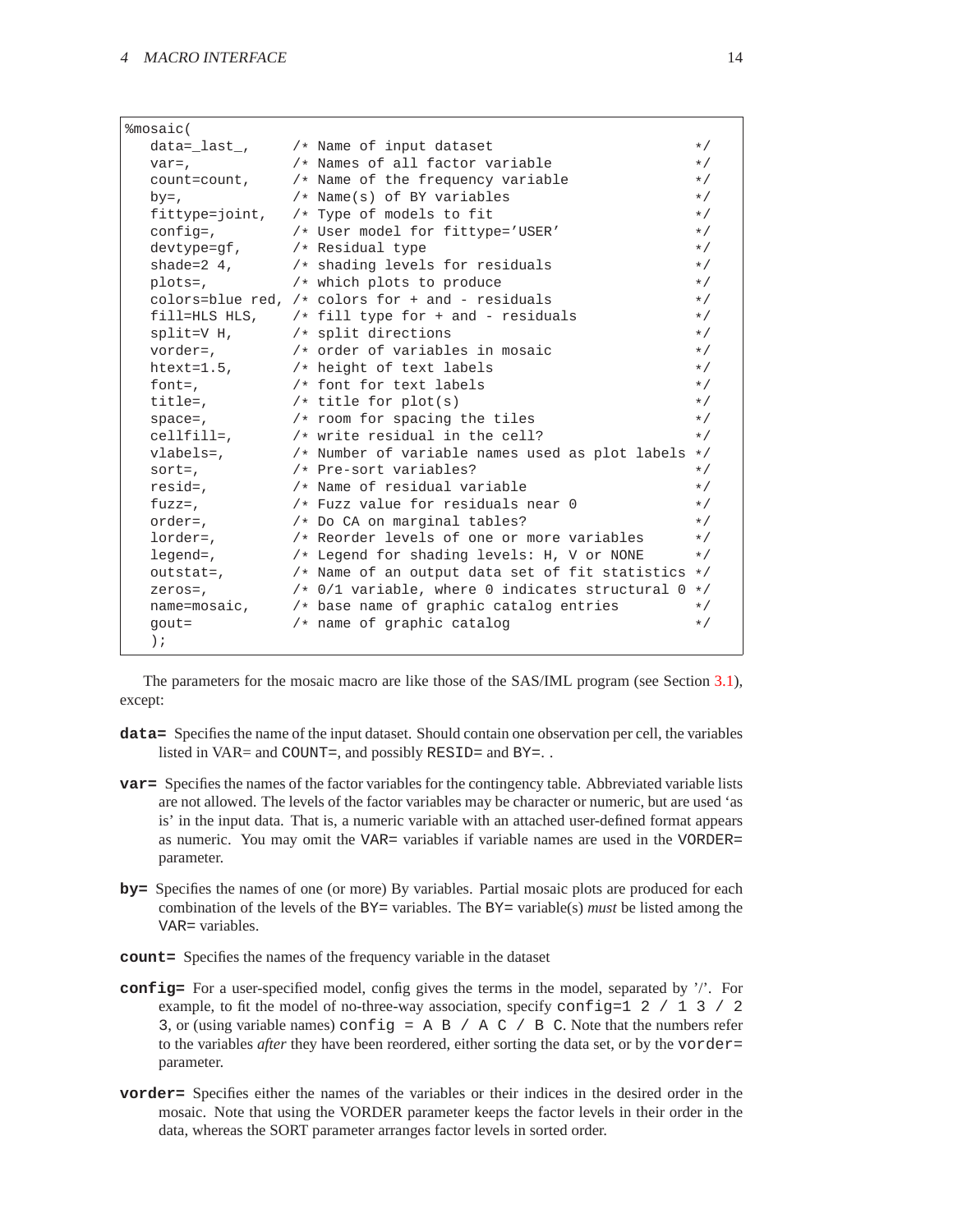- **lorder=** Specifies a reordering of the levels of one or more variables, of the form 'A: a2 a1 a3 / B: b2 b3 b4 b1', where '/' separates different variables and ':' separates the name of a variable from the desired order of the levels.
- **sort=** Specifies whether and how the input data set is to be sorted to produce the desired order of variables in the mosaic. SORT=YES sorts the data in the reverse order that they are listed in the VAR= paraemter, so that the variables are entered in the order given in the VAR= parameter. Otherwise, SORT= lists the variable names, possibly with the DESENDING or NOTSORTED options in the reverse of the desired order. e.g., SORT=C DESCENDING B DESCENDING A
- **resid=** Specifies that externally calculated residuals are contained in the variable named by the resid= parameter.

Here is an example:

```
druguse.sas
  title 'Alcohol, Cigarette, and Marijuana Use by High School Senior$';
2 \times Source: Agresti, 1996, p. 152;
3 data druguse;
4 input alcohol $ cigaret $ @;
5 marijuan = 'Mar:+'; input freq @; output;
     \text{marijuan} = 'Mar:- 'i \text{ input freq } @i \text{ output } i7 \vert \text{cards};
8 Alc:+ Cig:+ 911 538
9 Alc:+ Cig:- 44 456
  Alc:- Cig: + 3 43
_{11} | Alc: - Cig: - 2 279
12 ;
13 goptions hsize=7in vsize=7in;
14 %mosaic(var=alcohol cigaret marijuan,
15 count=freq, plots=2:3,
16 fittype=condit,
17 title=%str(Aleohol, Cigarette, and Marijuana Use);
```
### <span id="page-14-0"></span>**4.2 The MOSMAT macro**

The MOSMAT macro uses the MOSAICS and MOSMAT SAS/IML programs to create a scatterplot matrix of mosaic displays for all pairs of categorical variables.

Each pairwise plot shows the marginal frequencies to the order specified by the PLOTS= parameter. When PLOTS=2, these are the *bivariate margins*, and the residuals from marginal independence are shown by shading. When PLOTS>2, the observed frequencies in a higher-order marginal table are displayed, and the model fit to that marginal table is determined by the FITTYPE= parameter.

The keyword parameters and their default values are listed below. Either the VAR= or the VORDER= parameter is required.

```
%macro mosmat(
    data=_last_, \qquad /* Name of input dataset */
    var=, \begin{array}{ccc} & & \mbox{/} \ast \text{ Names of factor variables} & & \star \text{/} \\ \text{count=count,} & & \mbox{/} \ast \text{Name of the frequency variable} & & \star \text{/} \end{array}\frac{1}{x} Name of the frequency variable \frac{x}{x}<br>\frac{1}{x} Type of models to fit
    fittype=joint, /* Type of models to fit
    config=, \rightarrow /* User model for fittype='USER' */<br>devtype=gf, \rightarrow /* Residual type */
                          /* Residual type */
    shade=, \frac{1}{x} shading levels for residuals \frac{x}{x}plots=2, \rightarrow /* which plots to produce */
    colors=blue red, /* colors for + and - residuals */fill=HLS HLS, \rightarrow fill type for + and - residuals */<br>split=V H, \rightarrow * split directions */
    split=V H, \begin{array}{ccc} \star & \star & \star & \star \end{array} worder = \begin{array}{ccc} \star & \star & \star & \star \end{array}/* order of variables in mosaic */
    htext=, /* height of text labels */
```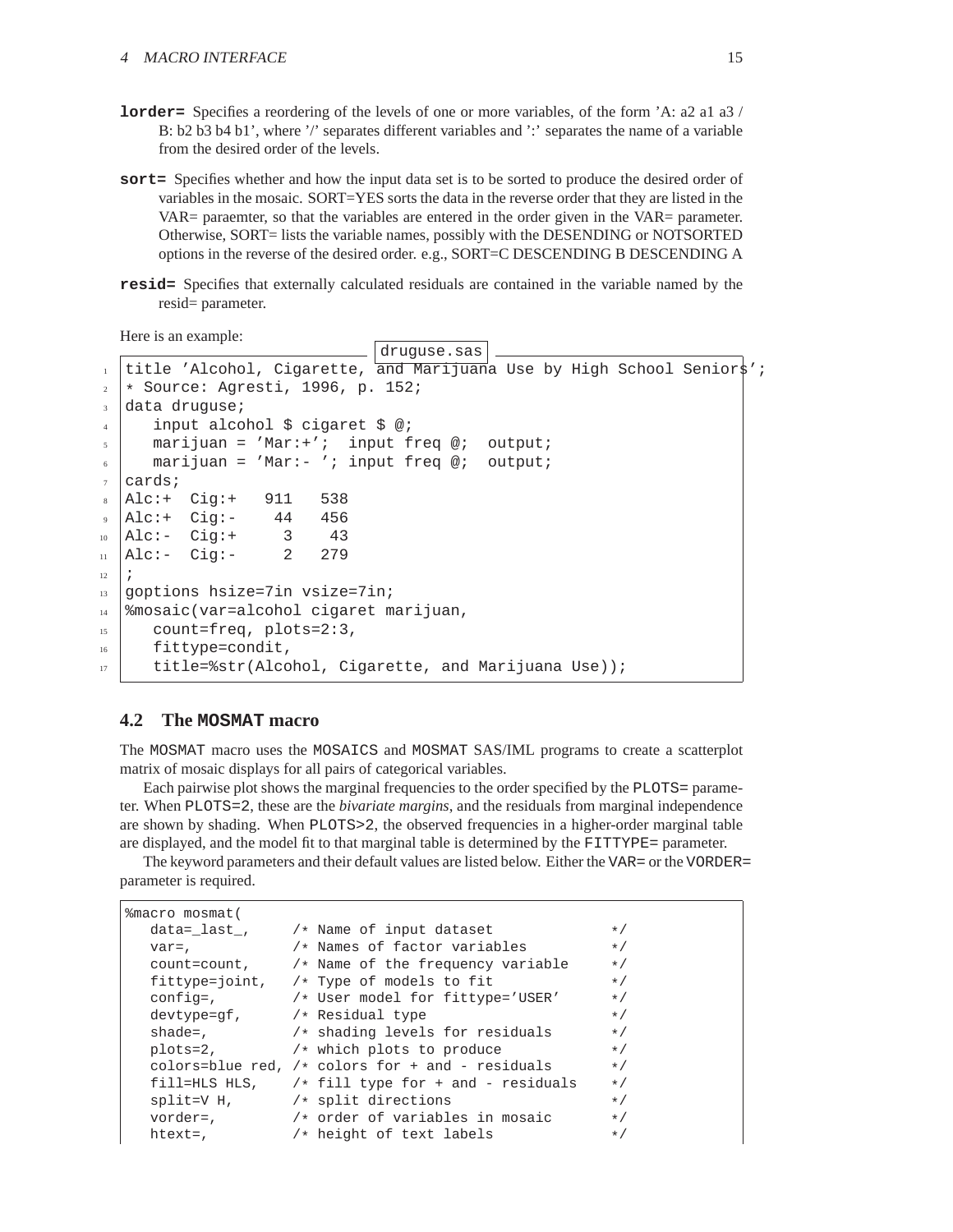<span id="page-15-3"></span>

| font=,       | /* font for text labels                      | $\star/$  |
|--------------|----------------------------------------------|-----------|
| $title =$ ,  | $/*$ title for plot(s)                       | $\star$ / |
| $space =$ ,  | $/*$ room for spacing the tiles              | $\star$ / |
| $fuzz =$ ,   | $/*$ smallest abs resid treated as zero $*/$ |           |
| abbrev=,     | /* abbreviate variable names in model */     |           |
| $sort=YES$ , | /* Sort variables first?                     | $\star$ / |
|              |                                              |           |

### <span id="page-15-0"></span>**4.3 The TABLE macro**

The TABLE macro constructs a grouped frequency table suitable for input to the MOSAIC macro or the MOSMAT macro. The input data may be individual observations, or a contingency table, which may be collapsed to fewer variables. Factor variables may be converted to character using usersupplied formats.

See Section [5.4](#page-22-0) for an example.

| %macro table (  |                                                    |           |
|-----------------|----------------------------------------------------|-----------|
| data= last,     | $/*$ Name of input dataset                         | $*$       |
| $\text{var}=$ , | /* Names of all factor variables                   | $\star/$  |
| $char=$ ,       | /* Force factor variables to character?            | $\star/$  |
| $weight =$ ,    | /* Name of a frequency variable                    | $\star/$  |
| order=,         | /* Specifies the order of the variable levels $*/$ |           |
| format=,        | /* List of var, format pairs                       | $*$       |
| out=table       | /* Name of output dataset                          | $\star$ / |
| );              |                                                    |           |

### <span id="page-15-1"></span>**5 Examples**

The examples below were written sequentially as the MOSAICS package developed, so the initial examples (Section [5.1–](#page-15-2)Section [5.3\)](#page-21-0) illustrates its use within SAS/IML. The macro interface was developed later, and PROC GENMOD now allows a wider class of models to be fit than could be handled by the IPF algorithm in SAS/IML. Readers who wish to avoid SAS/IML should start with the example in Section [4.1](#page-12-1) and Section [5.5.](#page-23-0)

### <span id="page-15-2"></span>**5.1 Example 1: Direct use in IML**

The program below shows the use of MOSAICS to produce a set of different mosaic displays for a  $4 \times 4 \times 2$  table of 592 people classified by hair color, eye color and sex.

The module haireye creates the variables table, levels, vnames, lnames, and title. Since the variables are to be entered into the mosaic in the order hair color, eye color, and sex, the table variable is created as a  $2 \times 16$  matrix with hair color varying most rapidly across the columns and sex varying down the two rows. Note that the lnames variable is a  $3 \times 4$  matrix, and the last row contains two blank values. The statement run haireye; creates these variables in the SAS/IML workspace.

The first run mosaics statement produces two plots, whose tiles show the [Hair][Eye] marginal table and the full three-way table. Since fittype is not specified, the model [HairEye] [Sex], in which Sex is independent of hair color and eye color jointly, is fit to the three-way table.  $\text{split}=\{v$ H} specifies that the first division of the mosaic is in the vertical direction. The printed output produced from this run is shown below.

The second run mosaics statement (line 33) fits the same models, but reorders the eye colors in the table to better display the pattern of association between hair color and eye color in the two-way table. It is also necessary to rearrange the eye color labels in row 2 of lnames. (This reordering is based on a correspondence analysis of residuals in the two-way table, as described in [\[3\]](#page-28-2) carried out separately. See the order global variable in Section [3.2.](#page-5-0)) Note that the global variables split and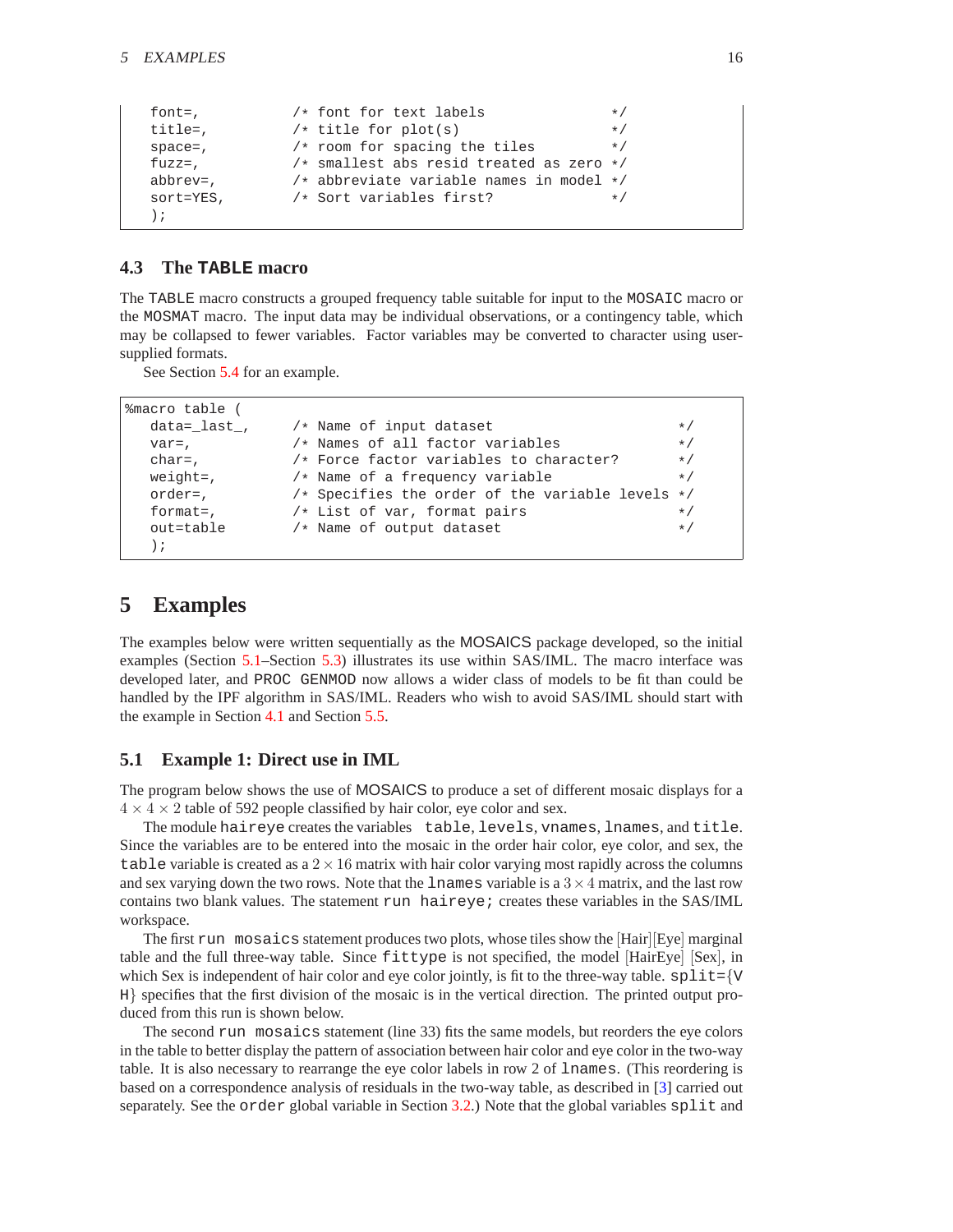

<span id="page-16-0"></span>Figure 1: Two-way mosaic for hair color and eye color. Positive deviations from independence have solid outlines and are shaded blue. Negative deviations have dashed outlines and are shaded red. The two levels of shading density correspond to standardized deviations greater than 2 and 4 in absolute value.

htext specified in the first mosaic continue to be used here. The plots produced from this call are shown in Figure [1](#page-16-0) and Figure [2.](#page-17-0)

The third run mosaics statement (line 37) plots only the three-way display, showing residuals from the model in which hair color, eye color and sex are mutually independent. This plot is shown in Figure [3.](#page-18-0)

```
mosademo.sas
1 goptions vsize=7in hsize=7in ; \frac{1}{1} +-- square plot environment;
2
3 proc iml worksize=10000 symsize=10000;
4 start haireye;
5 \mid *-- Hair color, eye color data;
6 table = {
\begin{array}{c|cccccc}\n7 & / & + & ----brown--- & -----blue--- & ----hazel--- & ---green--- & */ \\
8 & 32 & 53 & 10 & 3 & 11 & 50 & 10 & 30 & 10 & 25 & 7 & 5 & 3 & 15 & 7 & 8.\n\end{array}8 32 53 10 3 11 50 10 30 10 25 7 5 3 15 7 8, /*M*/
9 36 66 16 4 9 34 7 64 5 29 7 5 2 14 7 8 }; /*F*/
10
11 levels= { 4 4 2 };
12 vnames = \{ 'Hair' 'Eye' 'Sex' \}; /* Variable names */<br>13 lnames = \{13 | lnames = { / /* Category names */<br>
\mu / lnames */<br>
\mu / lnames */<br>
\mu / lnames */<br>
\mu / lnames */
<sup>14</sup> | 'Black' 'Brown' 'Red' 'Blond',
15 'Brown' 'Blue' 'Hazel' 'Green', /* eye color */
16 'Male' 'Female' ' ' ' ' }; /* sex */
17 title = 'Hair color - Eye color data';
18 finish;
19
20 run haireye;
21 reset storage=mosaic.mosaic;
22 load module=_all_;
23 *-- Fit models of joint independence (fittype='JOINT');
24 plots = 2:3;
```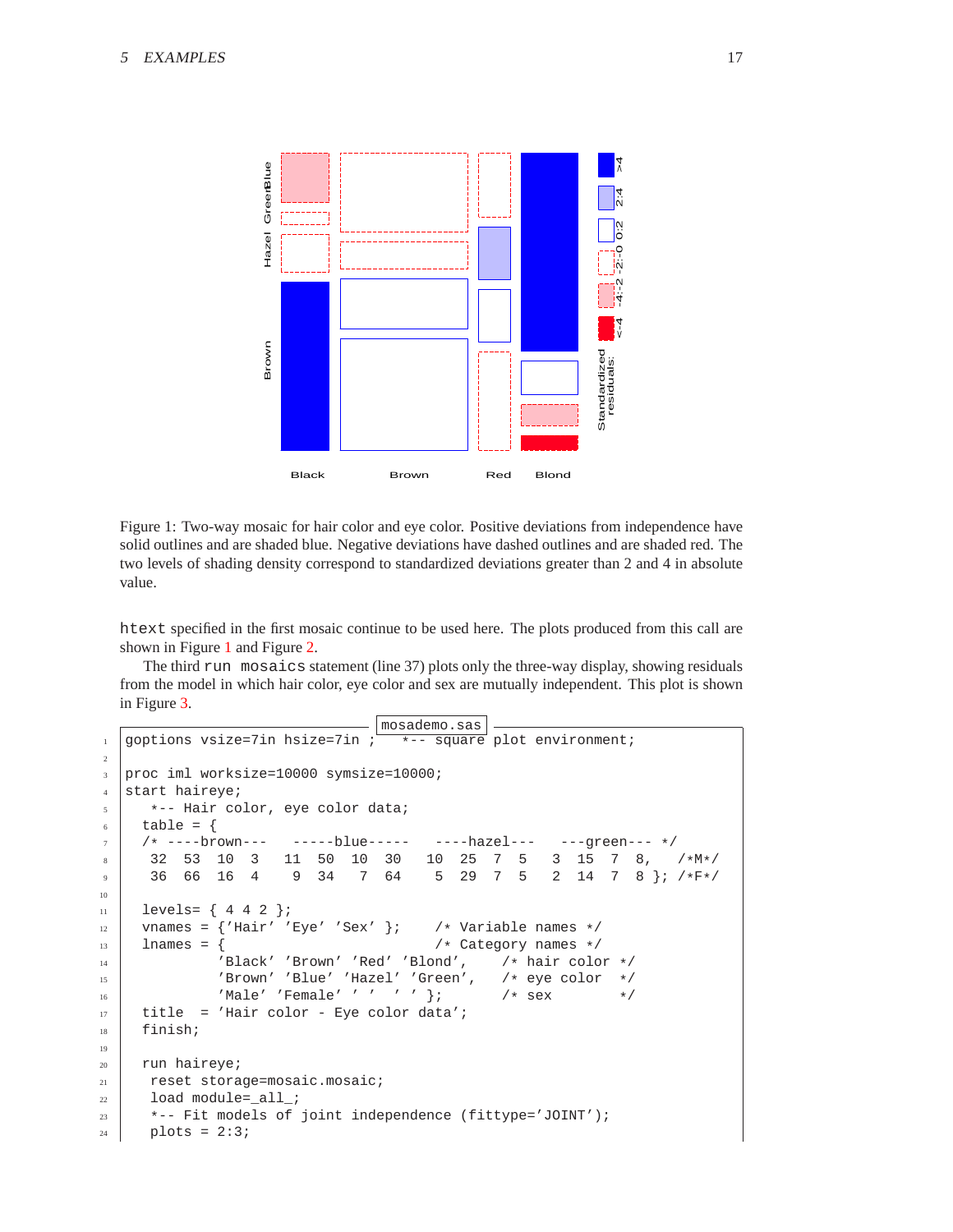

<span id="page-17-0"></span>Figure 2: Mosaic display for hair color, eye color, and sex. The categories of sex are crossed with those of hair color, but only the first occurrence is labeled. Residuals from the model [HE] [S] are shown by shading.

```
25 \Big\} split={V H};
26 htext=1.6;
27 run mosaic(levels, table, vnames, lnames, plots, title);
28
29 *-- reorder eye colors (brown, hazel, green, blue);
30 \mid table = table[,((1:4) || (9:16) || (5:8))];
31 lnames[2,] = lnames[2, {1 3 4 2}];
32 \mid \text{plots}=2:3;33 run mosaic(levels, table, vnames, lnames, plots, title);
34
_{35} plots=3;
36 fittype='MUTUAL';
37 run mosaic(levels, table, vnames, lnames, plots, title);
38 | quit;
```

```
+-----------------------------------------------------------------+
           | +-------------------------------------------+ |
       | |Generalized Mosaic Display, Version 2.9 | |
           | +-------------------------------------------+ |
| |
| TITLE |
            Hair color - Eye color data
| |
| VNAMES LEVELS LNAMES |
      Hair 4 Black Brown Red Blond
      Eye               4     Brown Hazel Green Blue<br>
Sex           2     Male     Female
| Sex 2 Male Female | |
| |
                Global options
| |
        FITTYPE DEVTYPE FILLTYPE SPLIT SHADE
```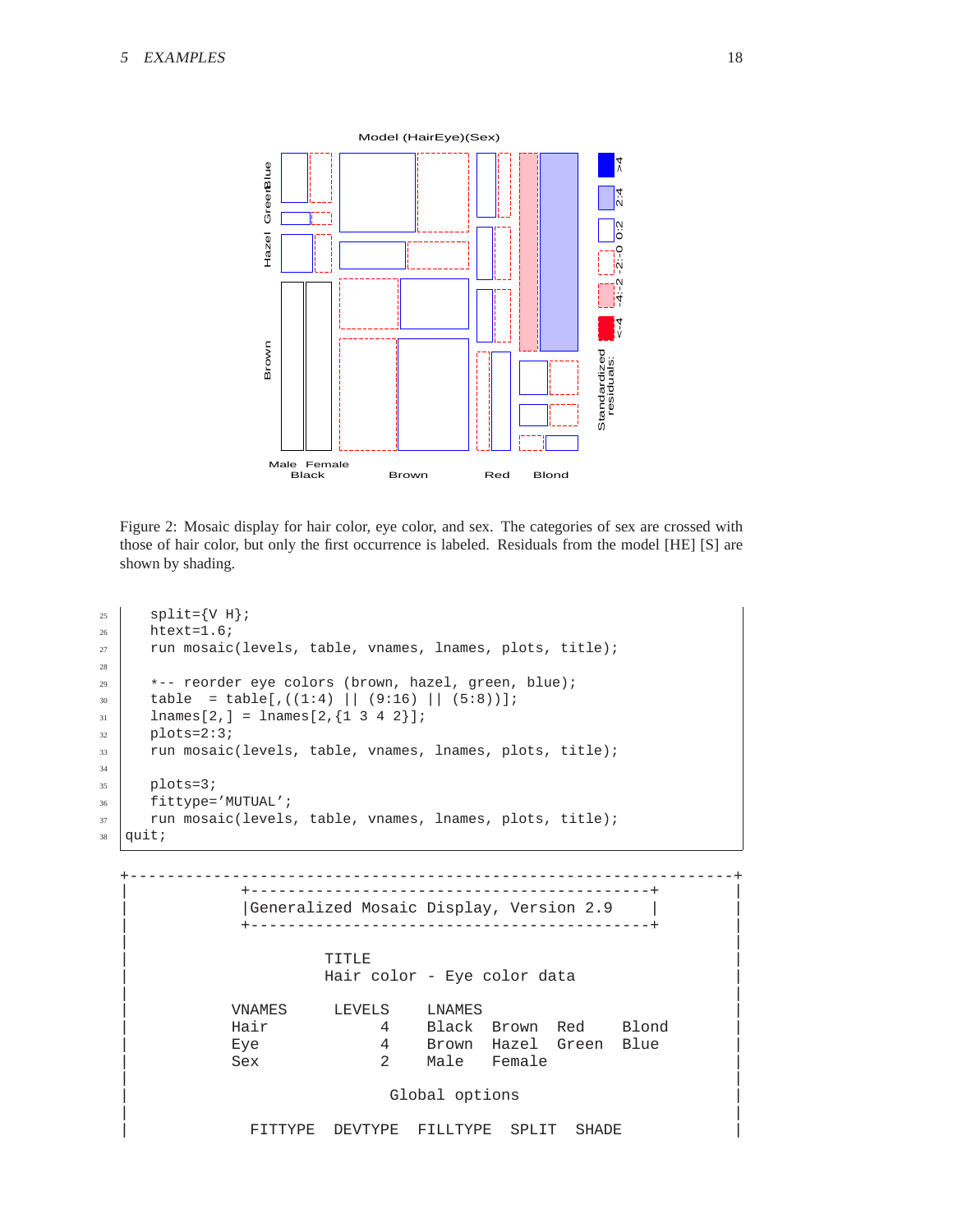

<span id="page-18-0"></span>Figure 3: Mosaic display for hair color, eye color, and sex, showing residuals from the model of complete independence, [H] [E] [S]

| JOINT         | GF        | M45                      | V H                             | 2<br>4         |  |
|---------------|-----------|--------------------------|---------------------------------|----------------|--|
|               | Factor:   |                          | 1 Hair                          |                |  |
|               |           | Marginal totals          |                                 |                |  |
| MARGIN        | Black     | Brown                    | Red                             | Blond          |  |
|               |           |                          |                                 |                |  |
|               | 108       | 286                      | 71                              | 127            |  |
|               | Factor:   |                          | 2 Eye                           |                |  |
|               |           | Marginal totals          |                                 |                |  |
| MARGIN        | Brown     | Hazel                    | Green                           | Blue           |  |
| Black         | 68        | 15                       | 5                               | 20             |  |
| Brown<br>Red  | 119<br>26 | 54<br>14                 | 29<br>14                        | 84<br>17       |  |
| Blond         | 7         | 10                       | 16                              | 94             |  |
|               |           |                          |                                 |                |  |
| MODEL         |           | DF<br>CHISQ<br>9<br>G.F. | 138.290                         | PROB<br>0.0000 |  |
| ${Hair}{Eye}$ |           | L.R.                     | 146.444                         | 0.0000         |  |
|               |           |                          | Standardized Pearson deviations |                |  |
|               | Brown     | Hazel                    | Green                           | Blue           |  |
|               |           |                          |                                 |                |  |
| Black         | 4.40      | $-0.48$                  | $-1.95$                         | $-3.07$        |  |
| Brown         | 1.23      | 1.35                     | $-0.35$                         | $-1.95$        |  |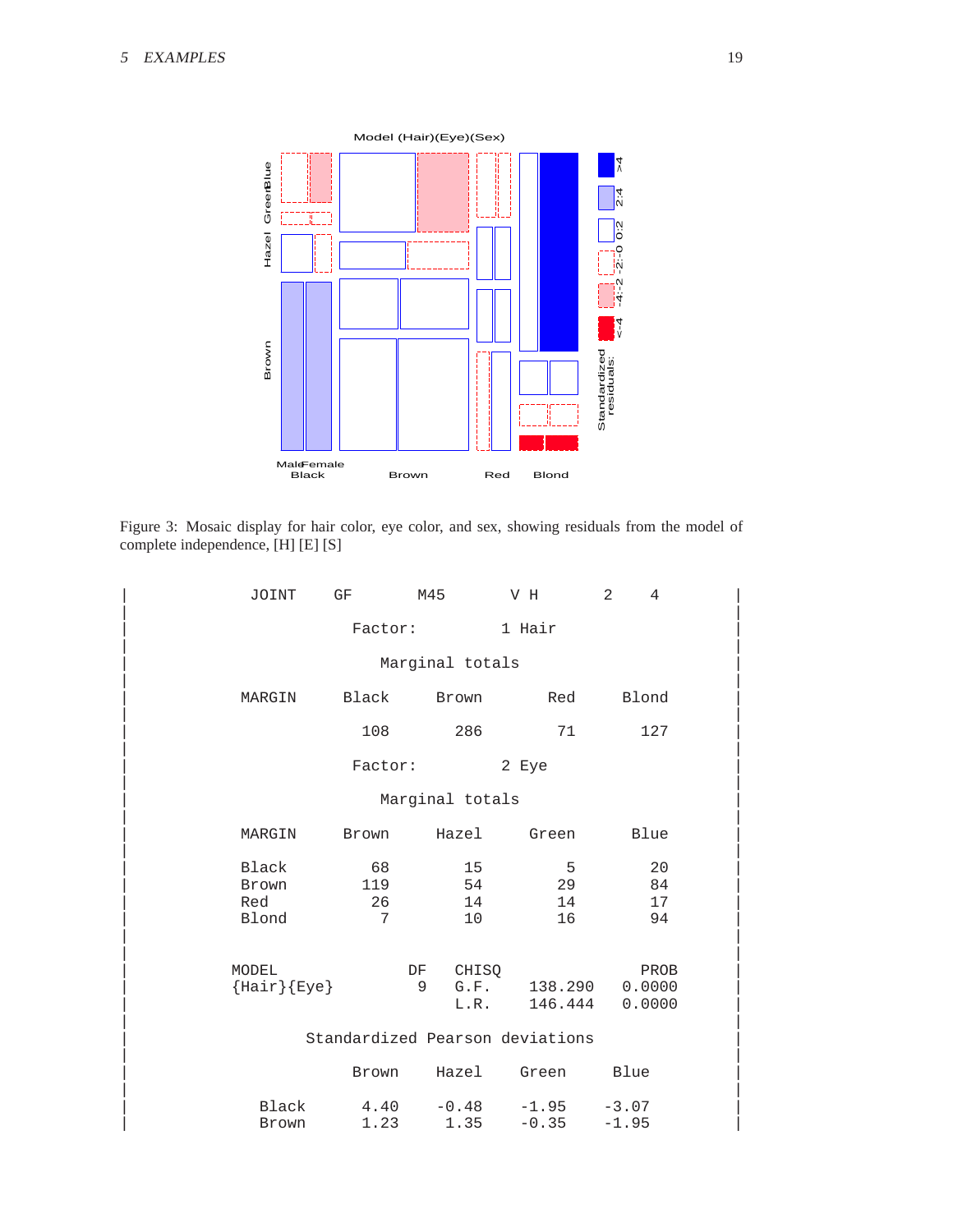| Red   | Blond -5.85 -2.23 0.61 7.05                                                                                                                                                                                                                       |          |                                                                                                                                                                           | $-0.07$ 0.85 2.28 $-1.73$                                                                                                                                        |        |
|-------|---------------------------------------------------------------------------------------------------------------------------------------------------------------------------------------------------------------------------------------------------|----------|---------------------------------------------------------------------------------------------------------------------------------------------------------------------------|------------------------------------------------------------------------------------------------------------------------------------------------------------------|--------|
|       | Factor:                                                                                                                                                                                                                                           |          |                                                                                                                                                                           | 3 Sex                                                                                                                                                            |        |
|       |                                                                                                                                                                                                                                                   |          | Marginal totals                                                                                                                                                           |                                                                                                                                                                  |        |
|       | MARGIN                                                                                                                                                                                                                                            |          | Male                                                                                                                                                                      | Female                                                                                                                                                           |        |
|       | Black Brown<br>Black Hazel<br>Black Green<br>Black Blue<br>Brown Brown<br>Brown Hazel<br>Brown Green<br>Brown Blue<br>Red Brown<br>Red Hazel<br>Red Green<br>Red Blue<br>Blond Brown<br>Blond Hazel<br>Blond Green                                |          | 32<br>10<br>$\overline{\mathbf{3}}$<br>11<br>38<br>25<br>15<br>50<br>10 <sup>°</sup><br>7<br>$7\overline{ }$<br>10<br>$\overline{3}$<br>$5\overline{5}$<br>8 <sup>8</sup> | 36<br>5<br>$\overline{a}$<br>9<br>81<br>29<br>14<br>34<br>16<br>7<br>7<br>7<br>4<br>5<br>8                                                                       |        |
| MODEL | Blond Blue<br>[Hair, Eye][Sex]                                                                                                                                                                                                                    | DF<br>15 | 30<br>CHISQ                                                                                                                                                               | 64<br>G.F. 28.993 0.0161                                                                                                                                         | PROB   |
|       |                                                                                                                                                                                                                                                   |          |                                                                                                                                                                           | L.R. 29.350                                                                                                                                                      | 0.0145 |
|       | Standardized Pearson deviations                                                                                                                                                                                                                   |          |                                                                                                                                                                           |                                                                                                                                                                  |        |
|       |                                                                                                                                                                                                                                                   |          | Male                                                                                                                                                                      | Female                                                                                                                                                           |        |
|       | Black Brown<br>Black Hazel<br>Black Green<br>Black Blue<br>Brown Brown<br>Brown Hazel 0.19<br>Brown Green<br>Brown Blue<br>Red<br>Brown<br>Red<br>Hazel<br>Red<br>Green<br>Blue<br>Red<br>Blond Brown<br>Blond Hazel<br>Blond Green<br>Blond Blue |          | 0.30<br>1.28<br>$0.52 \ 0.70$<br>$-2.07$<br>0.57<br>2.05<br>$-0.47$<br>0.30<br>0.30<br>0.88<br>$-0.07$<br>0.26<br>0.32<br>$-1.84$                                         | $-0.27$<br>$-1.15$<br>$-0.46$<br>$-0.63$<br>1.86<br>$-0.17$<br>$-0.52$<br>$-1.84$<br>0.42<br>$-0.27$<br>$-0.27$<br>$-0.79$<br>0.06<br>$-0.23$<br>$-0.29$<br>1.65 |        |

### <span id="page-19-0"></span>**5.2 Example 2: PROC IML: Input from SAS data set**

This example illustrates input of data from a SAS data set and the use of PROC SORT to rearrange the variables in a table to the order desired in the mosaic displays.

The data is a  $2<sup>4</sup>$  table classified by Gender, reported Pre-marital sex, Extra-marital sex and Marital Status, read in by the DATA step marital below. Note that the variable marital varies most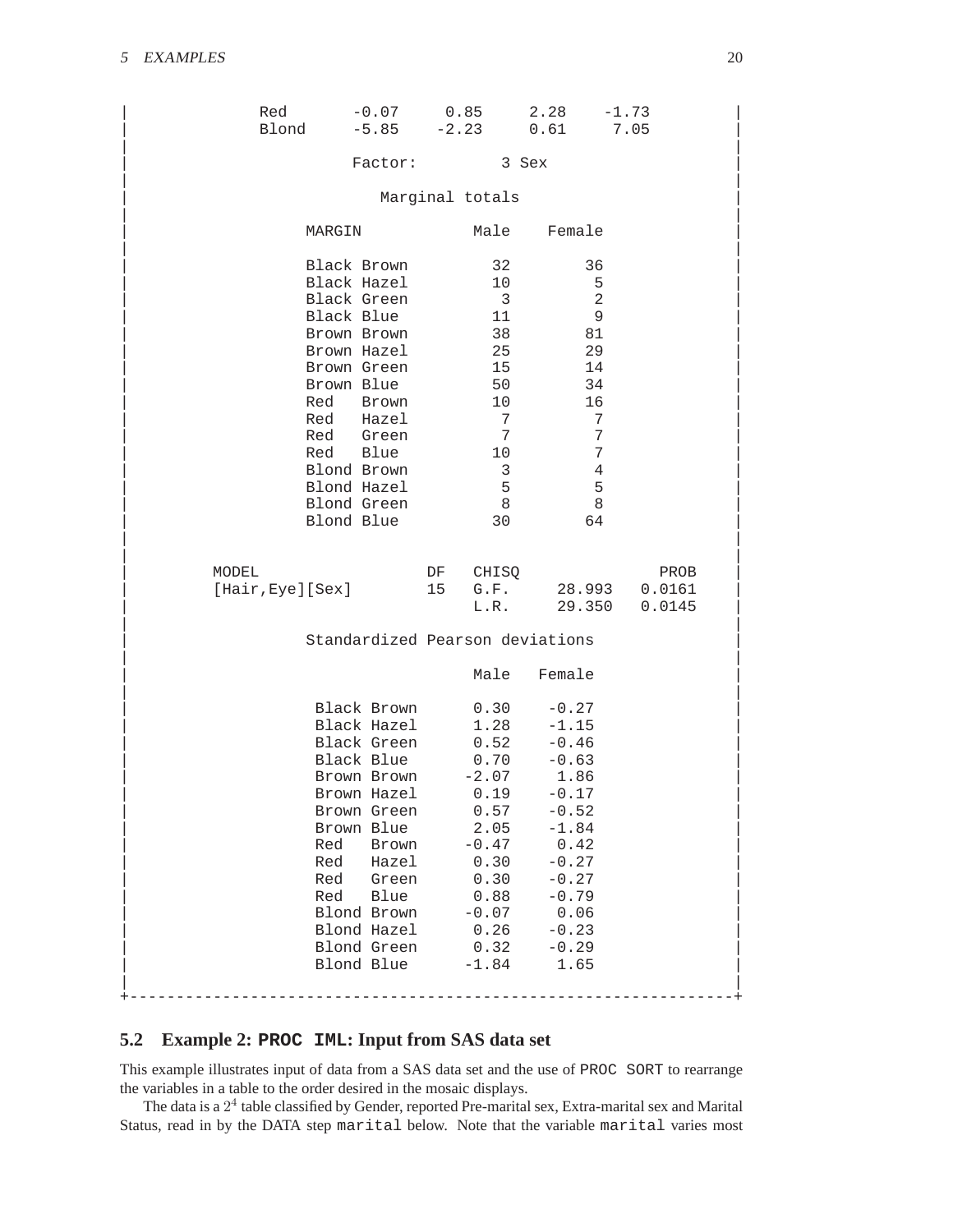rapidly and the variable gender varies most slowly in the observations in the data set. The desired order of the variables in the mosaic is Gender, Pre, Extra, and Marital. In the table variable in SAS/IML the first variable, Gender, must vary most rapidly. This is accomplished by sorting the observations with the variables listed in the **reverse** order on the by statement in the PROC SORT step.

```
_1 data marital;
2 input gender $ pre $ extra $ @;
3 \mid marital='Divorced'; input freq @; output;
4 marital='Married'; input freq @; output;
  cards;
6 Women Yes Yes 17 4
  Women Yes No 54 25
8 Women No Yes 36 4
9 Women No No 214 322
10 Men Yes Yes 28 11
_{11} Men Yes No 60 42
_{12} Men No Yes 17 4
13 Men No No 68 130
14 \mid i15 proc sort data=marital;
16 by marital extra pre gender;
```
In the PROC IML step, the statement use marital; accesses the data set. The variable  $freq$ from the data set is read into the IML table variable, a  $16 \times 1$  matrix. Note that the levels of the character variables gender, pre, and extra are sorted alphabetically, so the category labels in lnames must appear in this order.

```
17 proc iml worksize=10000 symsize=10000;
18 use marital;
19 read all var{freq} into table;
_{20} levels = { 2 2 2 2 };
21 vnames = \{'Gender' 'Pre' 'Extra' 'Marital' \};
22 lnames = {'Men ' 'Women',
\overline{\text{23}} \overline{\text{Pre Sex: No' Yes'}}24 | 'Extra Sex: No' 'Yes',
25 | 'Divorced' 'Married' };
26 title = 'Pre/Extramarital Sex and Marital Status';
27
28 reset storage=mosaic.mosaic;
29 load module=_all_;
_{30} split = \{V \ H\};
31 htext=1.6;
_{32} | plots = 2:4;
33 run mosaic(levels, table, vnames, lnames, plots, title);
34
35 plots = 4;
36 fittype='USER';
37 title ='Model (GPE, PM, EM)';
38 config = { 1 2 3,
39 \t 2 \t 4 \t 4,
40 3 0 0 };
41 run mosaic(levels, table, vnames, lnames, plots, title);
```
The first run mosaic statement produces plots of the 2-way to 4-way tables, fitting models of joint independence. The second run mosaic statement produces a plot of the 4-way table, fitting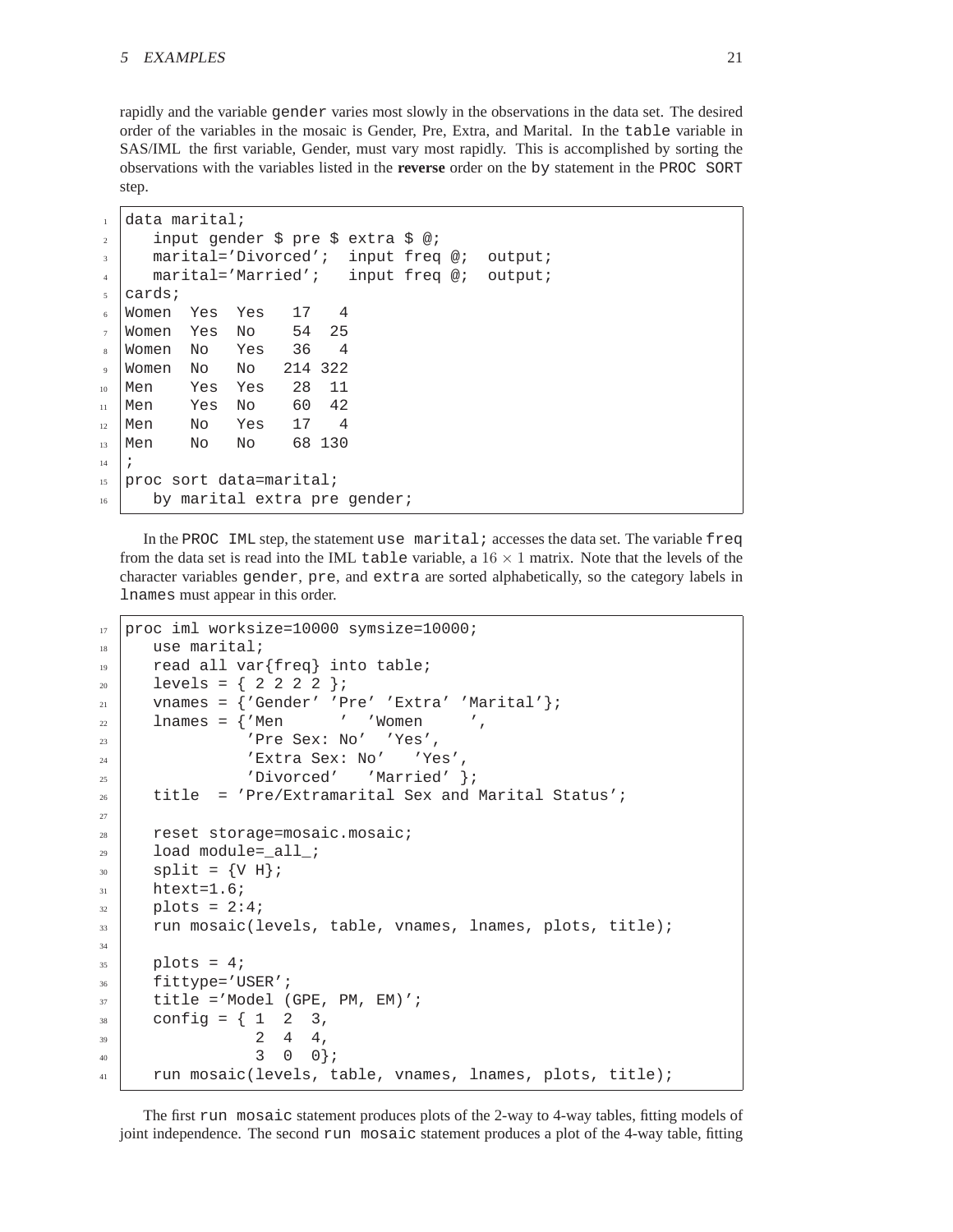the model  $[GPE]$   $[PM]$   $[EM]$  specified by the config variable and fittype='USER';. This model treats G, P, and E as explanatory, and M as a response. This is equivalent to the logit model with main effects of premarital sex and extramarital sex on marital status.

Using the readtab routine, this example can be simplified as follows. The routine constructs the table, levels, and lnames variables. (But note that the values of the Pre and Extra variables are both simply 'Yes' or 'No'.)

```
1 proc iml worksize=10000 symsize=10000;
2 vnames = \{'Gender' 'Pre' 'Extra' 'Marital' \};
3 run readtab('marital', 'freq', vnames, table, levels, lnames);
4 title = 'Pre/Extramarital Sex and Marital Status';
5
6 \mid reset storage=mosaic.mosaic;
     load module=_all_;
s split = \{V \text{ H}\}\text{: }htext=1.6;_{10} | plots = 2:4;
11 run mosaic(levels, table, vnames, lnames, plots, title);
12 ...
```
### <span id="page-21-0"></span>**5.3 Example 3: Reordering variables**

This example shows the use of SAS/IML itself to reorder the variables in a contingency table for the mosaic display. It uses the same data as in the previous example.

The variables in a contingency table are reordered by the MARG function (which calculates marginal totals) when the model specified by the config parameter is the saturated model, with the variables listed in the desired order. For example, for the four-way table of the previous example, the configuration  $\{4,3,2,1\}$  gives the same order of the variables created by the PROC SORT step.

mosaics.sas includes an IML module transpos (shown partly below) which will reorder the variables in any table. It also rearranges the values in the levels, vnames, and lnames variables in the same order. The order parameter must be either a permutation of the integers 1:ncol(dim), or a permutation of the variable names in vnames.

```
start transpos(dim, table, vnames, lnames, order);
   *-- reorder the dimensions of an n-way table;
  if nrow(order) =1 then order=order';
  run marg(loc,newtab,dim,table,order);
  table = newtab;dim = dim[order,;
  vnames = vnames[order,];
  lnames = lnames[order,];
  finish;
```
The data table is defined, listing the observations in the same order as in the DATA step marital shown in Example 2. Note that vnames and lnames conform to this order. After the call to transpos the variables table, levels, vnames, and lnames have been rearranged so that Gender is the first variable in the mosaic, and Marital status is last.

```
1 proc iml worksize=10000 symsize=10000;
2 \times - define the data variables;
\begin{array}{c|cccccc}\n3 & \text{table}=\{ & 17 & 4 \ , & \text{/*} & \text{Women} & \text{Yes} & \text{Yes} & \text{*}\n\end{array}4 35 , /* Women Yes No */<br>5 36 4 , /* Women No Yes */
\begin{array}{c|ccccccccc}\n 5 & & & & & & 36 & 4 & , & \text{/*} & \text{Women} & \text{No} & & \text{Yes} & \star \text{/} \\
 & & & & & 214 & 322 & , & \text{/*} & \text{Women} & \text{No} & \text{No} & & \star \text{/}\n\end{array}\begin{array}{c|cccccc}\n6 & & 214 & 322 & , & \n\end{array} , \begin{array}{ccc}\n\star & \text{Women} & \text{No} & \text{No} & \star\n\end{array}7 28 11, \frac{1}{2} Yes Yes */
\begin{array}{ccc} \text{8} & \text{8} & \text{8} \end{array} 60 42 , /* Men Yes No */
```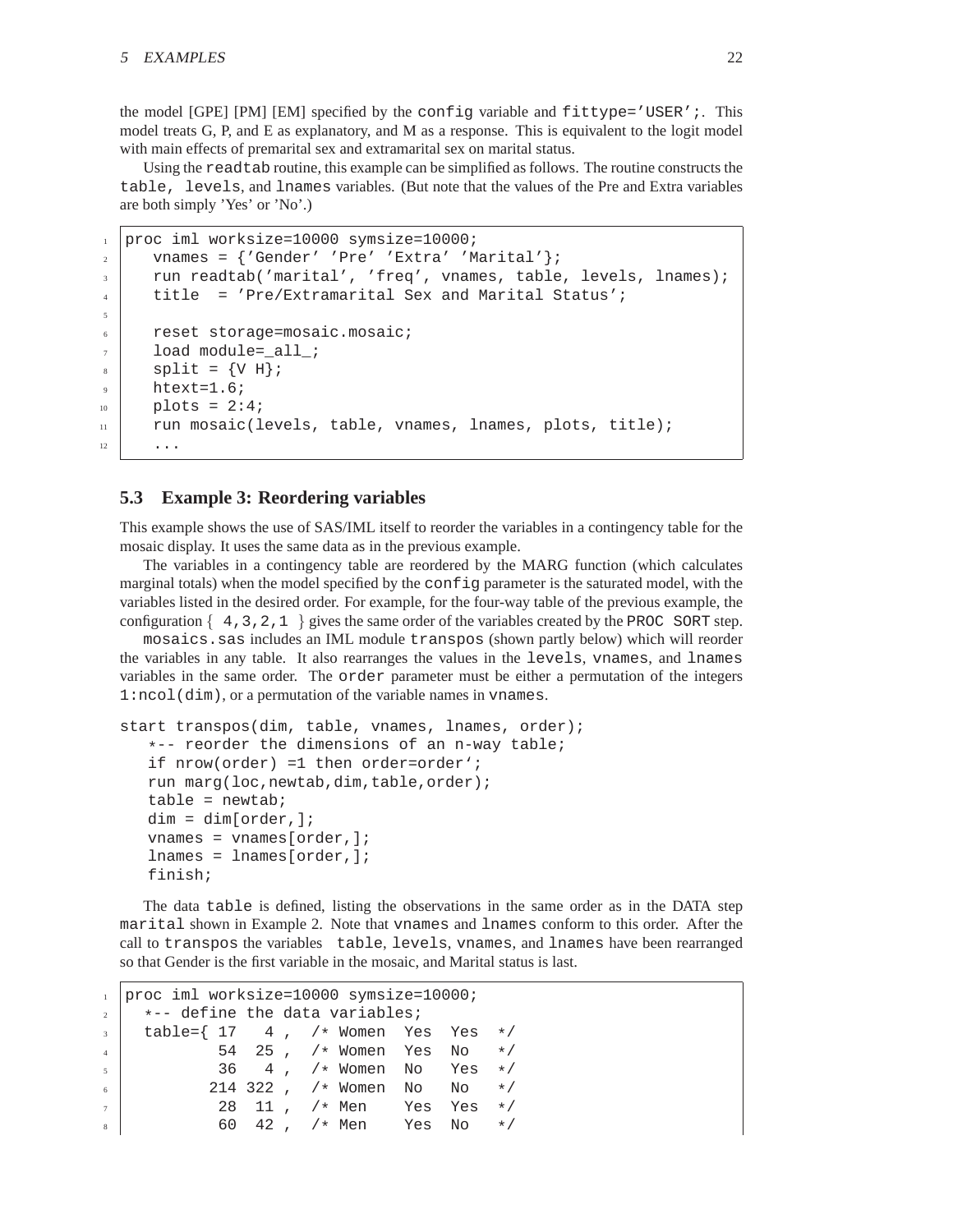```
9 \mid 17 \cdot 4, /* Men No Yes */
10 68 130 }; /* Men No No */
_{11} levels = { 2 2 2 2 };
12 vnames = \{ 'Marital' ' Extra' 'Pre' 'Gender' } \};
13 lnames = {'Divorced' 'Married',
14 | 'Extra Sex: Yes' 'No',
15 | 'Pre Sex: Yes' 'No',
16 | 'Women ' 'Men' };
17 title = 'Pre/Extramarital Sex and Marital Status';
18
19 reset storage=mosaic.mosaic;
20 load module=_all_;
21
22 \mid \text{ord} = \{4,3,2,1\}23 run transpos(levels, table, vnames, lnames, ord);
_{24} split = \{V \ H\};
_{25} plots = 2:4;
_{26} run mosaic(levels, table, vnames, lnames, plots, title);
27 quit;
```
Note that the order of variables could also be specified using their names (case doesn't matter) in line 23, as

ord = {gender pre extra marital};

### <span id="page-22-0"></span>**5.4 Example 4: MOSMAT and TABLE macros**

The data step below creates the datasetberkeley, a  $2 \times 2 \times 6$  table, classifying 4526 applicants to graduate school at U.C. Berkeley in 1971 by Admission, Gender and Department.

```
berkeley.sas
1 title 'Berkeley Admissions data';
2 \int data \, berkeley;3 \mid do dept = 1 to 6;
4 | do gender = 'M', 'F';
5 \mid do admit = 1, 0;
6 input freq @@;
7 \mid \text{output}s end; end; end;
9 /* Admit Rej Admit Rej */
10 cards;
11 512 313 89 19
12 353 207 17 8
13 120 205 202 391
14 138 279 131 244
15 53 138 94 299
16 22 351 24 317
17 \mid i
```
The program lines below read this dataset, and use formats to recode the category levels into more meaningful labels in a mosaic.

```
mosmat9.sas
1 | %include catdata(berkeley);
2 proc format;
3 \mid value admit 1="Admit" 0="Reject" ;
4 value dept 1="A" 2="B" 3="C" 4="D" 5="E" 6="F";
5 \mid value $sex 'M'='Male' 'F'='Female';
```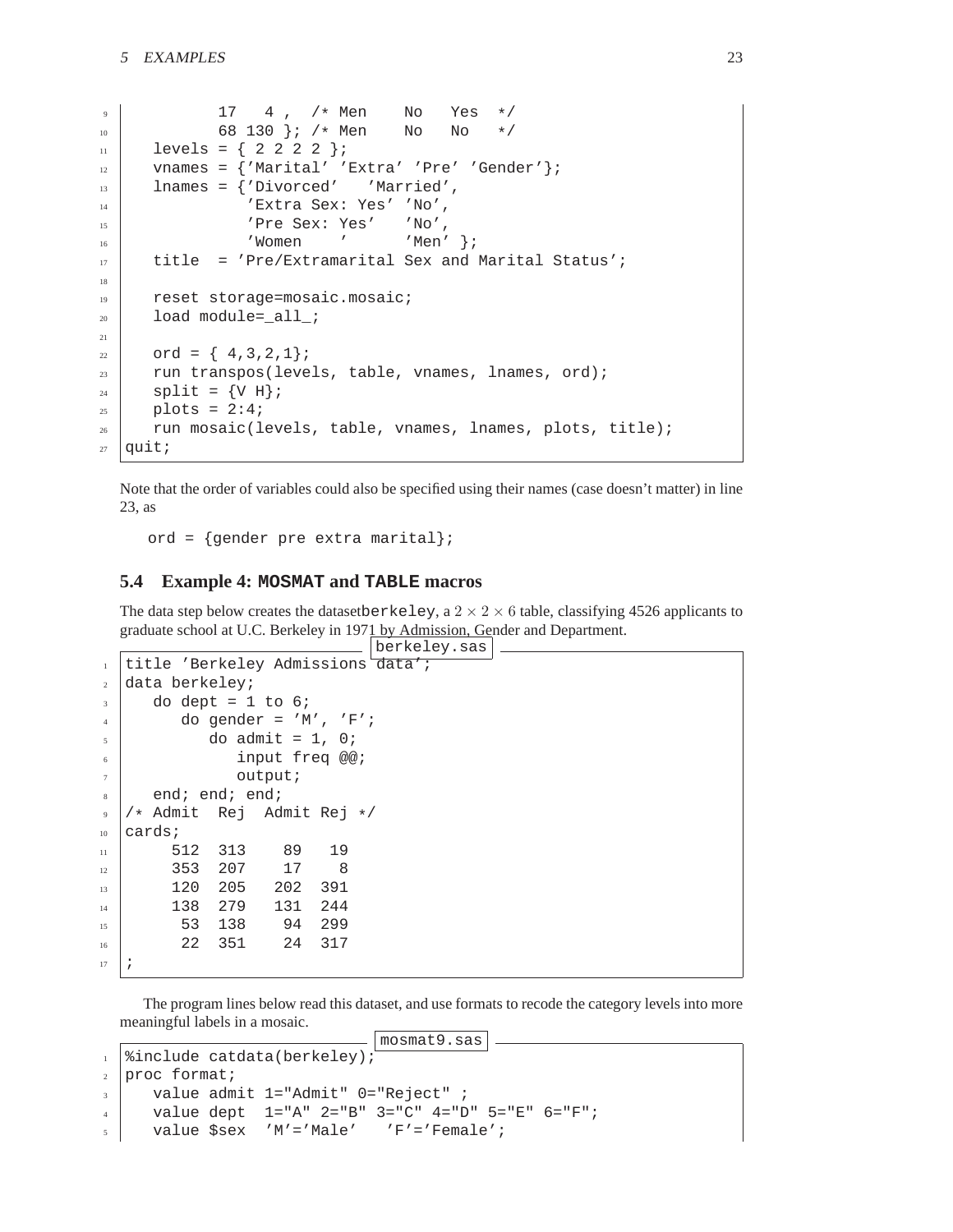```
6 \times 8 table(data=berkeley, var=Admit Gender Dept, weight=freq, char=Y,
7 format=admit admit. gender $sex. dept dept.,
8 | order=data, out=berkeley);
\overline{9}10 %mosmat(data=berkeley, vorder=Admit Gender Dept, sort=no, htext=3.5);
```


<span id="page-23-1"></span>Figure 4: Mosaic matrix for Berkeley admissions data

The TABLE macro is used (lines 4–6) translate the original variables into new variables which have the formatted equivalents as their values (because SAS/IML still cannot read formatted values). It was desired to retain the values of Sex in the order 'Male', 'Female', so **ORDER=DATA** was specified. (The sorted values, (Female, Male) produces a display where the labels are more crowded, because there are fewer females). The new factors in the data set are all character variables.

The MOSMAT macro (line 10) produces Figure [4.](#page-23-1) **SORT=NO** keeps the program from messing things up by sorting the data.

### <span id="page-23-0"></span>**5.5 Example 5: Using PROC GENMOD and the MOSAIC macro**

It was mentioned earlier that MOSAICS and the MOSAIC macro can be used to display the results of models fit using PROC GENMOD or PROC CATMOD. Indeed, this is often the easiest way to use MOSAICS and to visualize the results of a fitted model. It also allows you to fit more complex models than can be handled by the IPF algorithm used internally in MOSAICS.

We illustrate the process using the marital dataset shown in Section [5.2,](#page-19-0) fitting the model [GPE] [PM] [EM] with PROC GENMOD.

```
mosaic5g.sas
1 | %include catdata(marital);
2
3 proc genmod data=marital;
4 | class Gender Pre Extra Marital;
5 model count = Gender|Pre|Extra Pre|Marital Extra|Marital
        / dist=poisson obstats residuals;
     ods output obstats=obstats;
```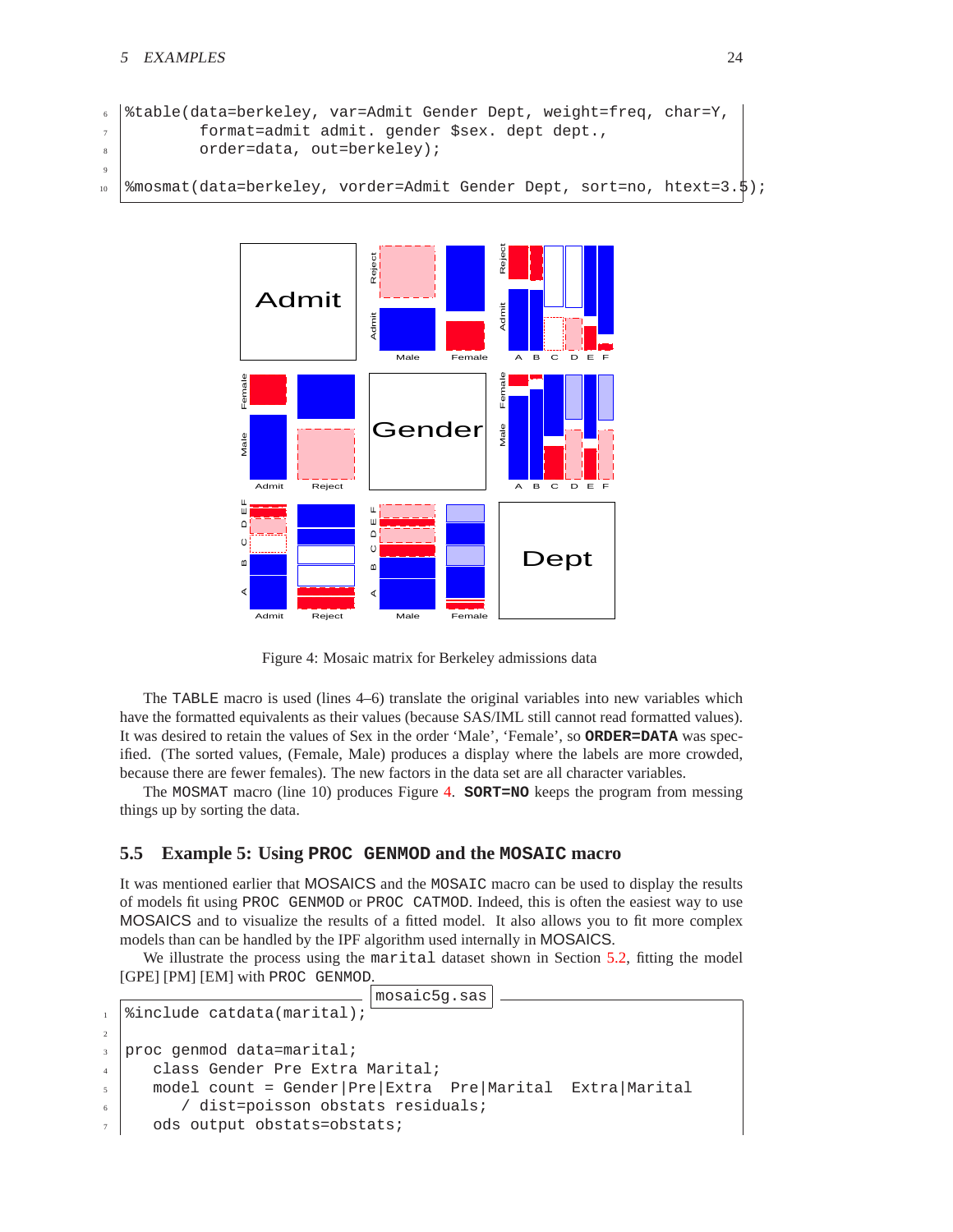<span id="page-24-3"></span>8

```
9 %mosaic(data=obstats, var=Gender Pre Extra Marital,
10 vorder=Marital Extra Pre Gender, resid=streschi);
```
The essential idea is to fit this as a Poisson regression model for the count variable (lines 5–6), and obtain a dataset containing residuals using the ODS OUTPUT statement (line 7).

The obstats dataset contains the original variables plus various residuals calculated by PROC GENMOD, one of which is the standardized (adjusted) Pearson residual (called streschi). Feeding the obstats dataset to the mosaic macro (line 9) and specifying resid=streschi in the macro call causes the program to bypass its built-in IPF fitting process, using the mosaicd module described in Section [3.6.](#page-11-0)

### <span id="page-24-0"></span>**5.6 Sample data sets**

A variety of contingency tables are supplied with the MOSAICS distribution in the file mosdata.sas. These are listed in Table [2,](#page-25-0) with the variable names and dimensions given in their order as in vnames.

Each data set is stored as a SAS/IML module containing definitions for the variables title, dim, vnames, lnames, and table used in the run mosaics statement. Note that the variable dim corresponds to levels in the arguments to mosaic. See the module haireye in Example 1.

The program mosdata.sas is set up so that running it will create a SAS/IML storage catalog MOSDATA in the MOSAIC library. Once this has been done, any dataset may be obtained by loading the module from MOSAIC.MOSDATA and running it. For example, the previous example could be done using the module marital, as shown below.

```
1 proc iml;
2 reset storage=mosaic.mosdata;
3 load module=marital;
      run marital;
5
6 \mid reset storage=mosaic.mosaic;
      load module= all ;
8
9 \mid \text{ord} = \{ 4, 3, 2, 1 \};_{10} run reorder(dim, table, vnames, lnames, ord);
_{11} split = {V H};
12 plots = 2:4;
13 run mosaic(dim, table, vnames, lnames, plots, title);
14 quit;
```
### <span id="page-24-1"></span>**6 Implementation**

This section describes the algorithm for the construction of mosaic displays and provides some notes on the structure of the program.

### <span id="page-24-2"></span>**6.1 Algorithm**

The process is a naturally recursive one which can be implemented easily in a language which supports recursion and multi-dimensional arrays, such as APL or S/R. Wang [\[10\]](#page-29-3) describes a FORTRAN implementation of mosaic displays which simulates multi-dimensional arrays by subscripting a vector. The following algorithm, which uses two-dimensional arrays, is much simpler. A general scheme for handling multi-dimensional arrays in SAS/IML is described in [\[6\]](#page-29-4).

1. Denote the number of levels of the *n* variables by  $l_1, \ldots, l_n$ , and let  $L_s$  be their cumulative products,  $\Pi_{i=1}^s l_i$ . At step  $s = 0$ , start with one tile, a square of size  $100 \times 100$ , and let  $L_0 = 1$ .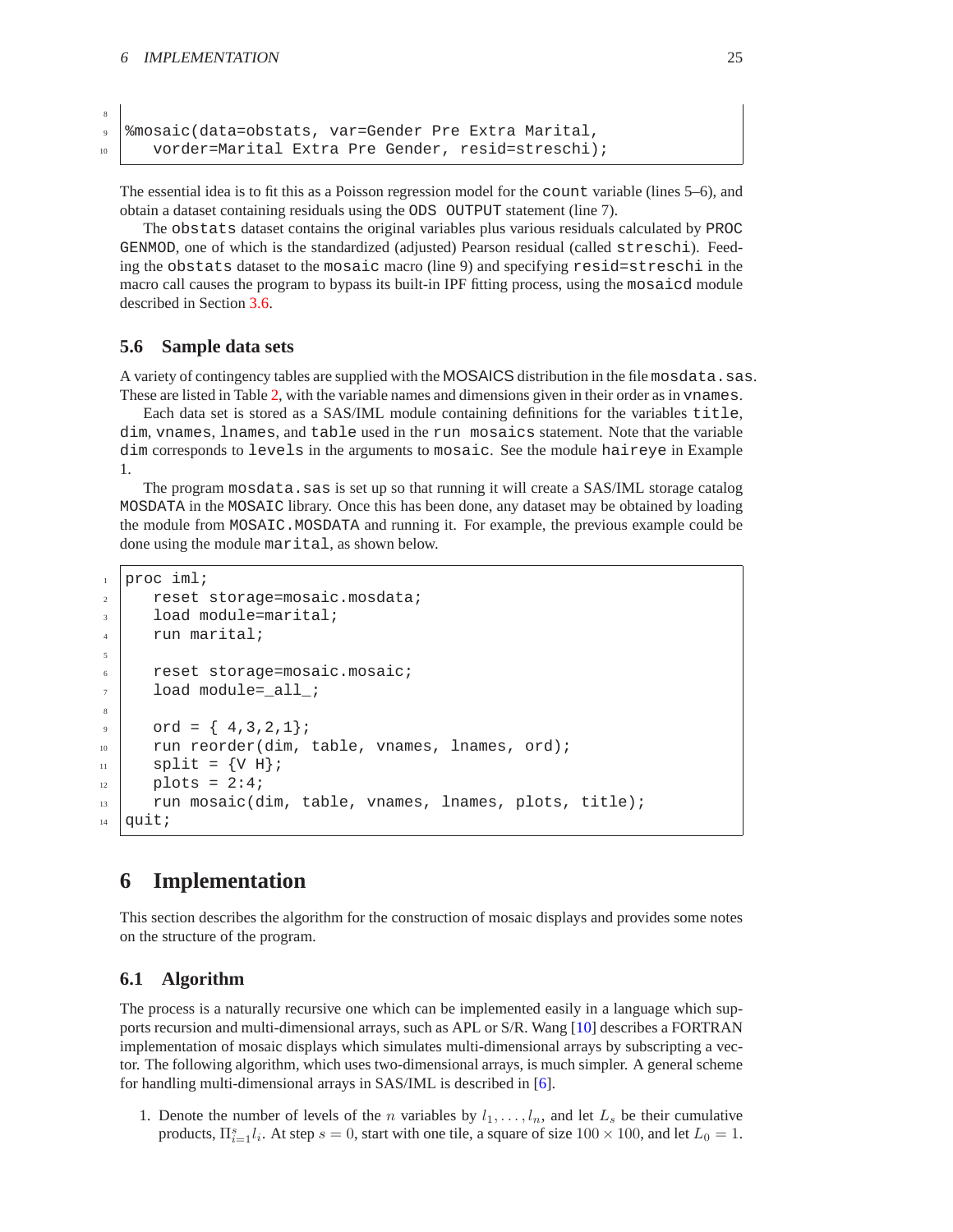<span id="page-25-0"></span>

|  | Table 2: Mosaics data sets |  |  |
|--|----------------------------|--|--|
|--|----------------------------|--|--|

| Module   |                | <b>Title</b>                                                                                       |
|----------|----------------|----------------------------------------------------------------------------------------------------|
| name     | Ways           | Variable names(dimensions)                                                                         |
| bartlett | 3              | <b>Bartlett data</b>                                                                               |
|          |                | Alive? (2) $\times$ Time (2) $\times$ Length (2)                                                   |
| abortion | 3              | Abortion opinion data                                                                              |
|          |                | Sex (2) $\times$ Status (2) $\times$ Support Abortion (2)                                          |
| berkeley | 3              | <b>Berkeley Admissions Data</b>                                                                    |
|          |                | Admit (2) $\times$ Gender (2) $\times$ Dept (6)                                                    |
| cancer   | 3              | <b>Breast Cancer Patients</b>                                                                      |
|          |                | Survival (2) $\times$ Grade (2) $\times$ Center (2)                                                |
| cesarean | 4              | Risk factors for infection in cesarean births                                                      |
|          |                | Infection (3) $\times$ Risk? (2) $\times$ Antibiotics (2) $\times$ Planned (2)                     |
| detergen | 4              | Detergent preference data                                                                          |
|          |                | Temperature (2) $\times$ M-User? (2) $\times$ Preference (2) $\times$ Water softness (3)           |
| dyke     | 5              | Sources of knowledge of cancer                                                                     |
|          |                | Knowledge (2) $\times$ Reading (2) $\times$ Radio (2) $\times$ Lectures (2) $\times$ Newspaper (2) |
| employ   | 3              | <b>Employment Status Data</b>                                                                      |
|          |                | EmployStatus (2) $\times$ Layoff (2) $\times$ LengthEmploy (6)                                     |
| gilby    | 2              | Clothing and intelligence rating of children                                                       |
|          |                | Dullness (6) $\times$ Clothing (4)                                                                 |
| haireye  | 3              | Hair color - Eye color data                                                                        |
|          |                | Hair (4) $\times$ Eye (4) $\times$ Sex (2)                                                         |
| heckman  | 5              | Labour force participation of married women 1967-1971                                              |
|          |                | 1971 (2) $\times$ 1970 (2) $\times$ 1969 (2) $\times$ 1968 (2) $\times$ 1967 (2)                   |
| hoyt     | 4              | <b>Minnesota High School Graduates</b>                                                             |
|          |                | Status (4) $\times$ Rank (3) $\times$ Occupation (7) $\times$ Sex (2)                              |
| marital  | 4              | <b>Pre/Extramarital Sex and Marital Status</b>                                                     |
|          |                | Marital (2) $\times$ Extra (2) $\times$ Pre (2) $\times$ Gender (2)                                |
| mobility | 2              | <b>Social Mobility data</b>                                                                        |
|          |                | Son's Occupation $(5) \times$ Father's Occupation $(5)$                                            |
| suicide  | 3              | Suicide data                                                                                       |
|          |                | Sex (2) $\times$ Age (5) $\times$ Method (6)                                                       |
| titanic  | 4              | <b>Survival on the Titanic</b>                                                                     |
|          |                | Class (4) $\times$ Sex (2) $\times$ Age (2) $\times$ Survived (2)                                  |
| victims  | $\mathfrak{2}$ | <b>Repeat Victimization Data</b>                                                                   |
|          |                | First Victimization $(8) \times$ Second Victimization $(8)$                                        |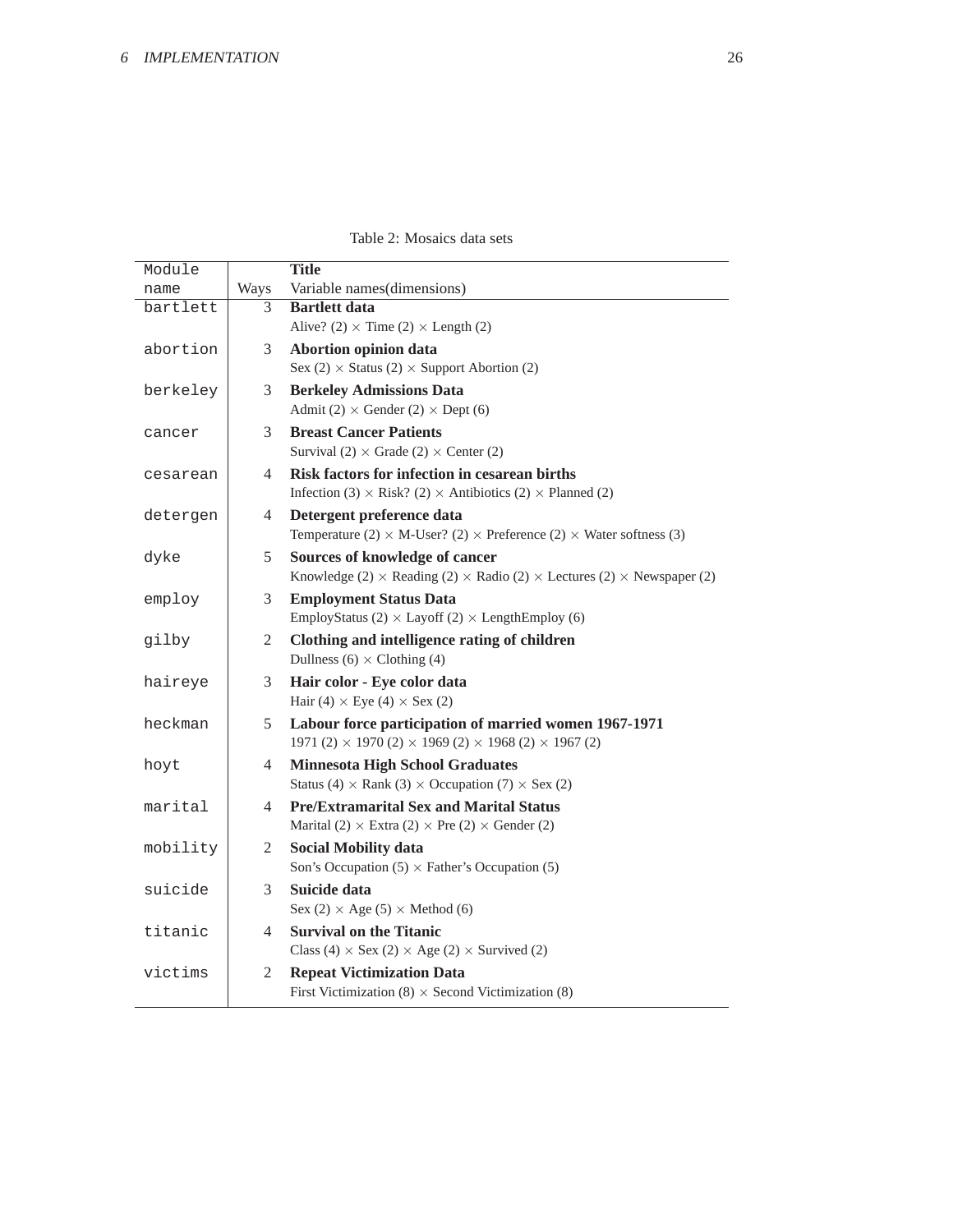- <span id="page-26-1"></span>2. The tiles in the mosaic are represented by an array B of four columns (called boxes in the program). Columns 1 and 2 give the  $(x, y)$  location of the lower left corner of the tile; columns 3 and 4 give the horizontal and vertical lengths of the tile. At step  $0, B = \{ 0 \ 0 \ 100 \ 100 \}$ . There is one row for each tile. The following steps are repeated for each variable,  $s = 1, \ldots, n$ :
- 3. For variable s find the marginal frequencies of variables  $s = 1, \ldots, n$ , a vector of length  $L_s$ , with the levels of variable s varying most rapidly.
- 4. Reshape this vector row-wise to a matrix  $\mathbf{M} = \{m_{qh}\}\$  of  $L_{s-1}$  rows and  $l_s$  columns. (The array M is called margin in the program. See the arrays labeled "Marginal totals" the printed output.) The rows of M correspond to the tiles of the previous variables at step  $s - 1$ .
- 5. Each old tile is then divided vertically (if s is odd) or horizontally (s even) into  $l_s$  tiles, with the width (s odd) or height (s even) of each tile proportional to  $m_{gh}/m_{g+}$ .

This computational scheme has several desirable properties:

- At any stage the division of the tiles for the current variable is in proportion to the entries in each row of M divided by the row totals.
- We can draw the tiles representing the marginal frequencies at any stage, not just the final stage as Hartigan and Kleiner [\[9\]](#page-29-0) do.
- Fitting the model of joint independence of the current variable with all previous variables jointly is equivalent to testing independence of the rows and columns of the matrix M. For example, for a three-way table, the expected frequencies under the model  $[AB][C]$  can be expressed in terms of the  $IJ \times K$  matrix M as  $m_{(ij)+}m_{+k}/m_{++}$ .

#### **6.1.1 Spacing**

This procedure gives a mosaic of  $L_n = l_1 \times l_2 \times \cdots \times l_n$  tiles with no spacing, in which cells with small frequencies are difficult to see. Following Hartigan and Kleiner [\[9\]](#page-29-0) the tiles are separated, with larger spacings at the earlier subdivisions, to help preserve the visual impact of small counts. For a four-way table with vertical splitting on variables 1 and 3, the divisions of the first variable are spaced proportionally to  $1/(l_1 - 1)$ ; divisions between levels of the third variable are spaced proportionally to  $1/(l_1l_3 - 1)$ .

This spacing of the tiles is accomplished by constructing an unspaced mosaic in a reduced area (determined by the space parameter), then expanding to include the necessary spacing. The boxes array is initialized as

| length= $\{100\ 100\}$ ; | $/* x,y$ length of box area $*/$ |                |  |
|--------------------------|----------------------------------|----------------|--|
| boxes = $\{0\ 0\}$       | $/*$ lowerleft $x,y */$          |                |  |
| $  $ ( length - space ); | /* length                        | $X,Y \quad */$ |  |

Then, the  $(x, y)$  coordinates are multiplied by a diagonal matrix of scale factors  $\leq$  f, calculated from the maximum  $(x, y)$  values of the upper-right corners, ur, of the tiles.

```
ur = boxes[, {1 3}][,+] || boxes[,{2 4}][,+]max = max(ur[,1]) || max(ur[,2]);
sf = \{100 100\} / max;
```
### <span id="page-26-0"></span>**6.2 Program structure**

mosaics.sas consists of 22 SAS/IML modules (subroutines and functions). The calling structure of the modules is shown in Figure [5.](#page-27-1)

The top-level module, mosaic simply validates the input parameters, assigns default values for global variables, and calls the module divide. The steps in the algorithm described above are carried out by divide; the calculation of the new tiles in step 5 is performed in divide1.

The other top-level modules, readtab and transpos are included for convenience, to input a frequency table into SAS/IML from a SAS dataset, and reorder table dimensions, respectively.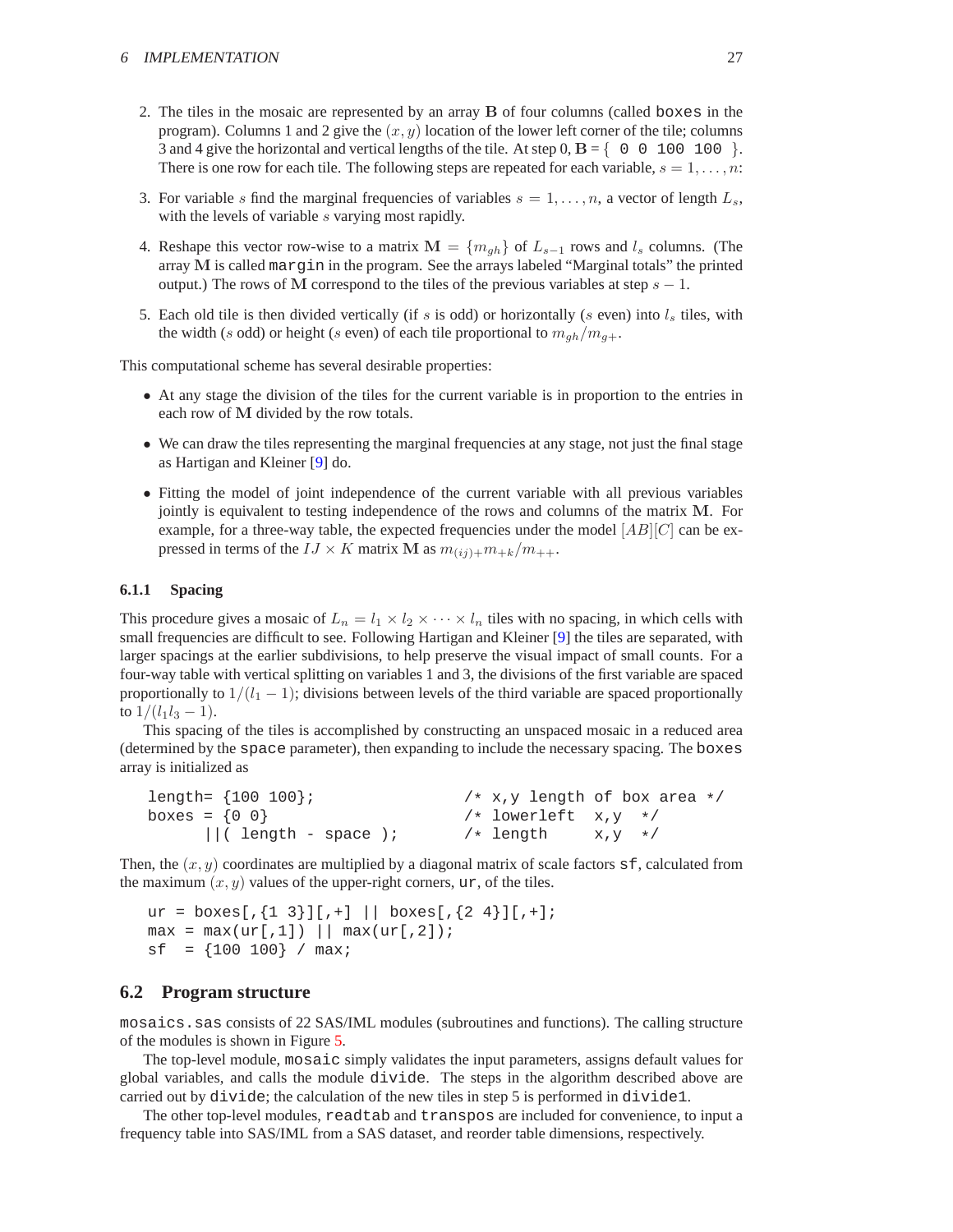```
mosaic *-- check inputs, assign default values;
|
 -- divide *-- fit models and draw the mosaic display;
    |
     --reduce *-- find reduced model for factors 1:f;
    |
     --mfit *-- fits a specified model;
    |
     --chisq *-- calculate chisquares;
    |
     --df *-- calculate degrees of freedom;
         \vert--terms *-- find all terms in a loglinear model;<br>\vert--vars_in *-- find variables in a term;
                             *-- find variables in a term;
    |
      --modname *-- expand config into string for model label;
    |
     |--divide1 *-- divide the mosaic for the next variable;
    |
     --space *-- space the tiles in the current display;
    |
      --labels *-- calculate label placements;
    |
      --gboxes *-- draw the current display;<br>|--fillbox *-- custom shading;
         --fillbox *-- custom shading;<br>--glegend *-- draw legend;
                      |--glegend *-- draw legend;
readtab *-- read input frequencies, level names;
|--readlab *-- read level names, reorder input
transpos *-- reorder the dimensions of an n-way table;
```
<span id="page-27-1"></span>Figure 5: Calling structure of the modules in MOSAICS

### <span id="page-27-0"></span>**6.3 Changes**

### **Version 3.6**

- Added an outstat global variable to generate an output data set with residuals, fitted, etc.
- Module 'reorder' changed to 'transpos'
- Added a GOUT global variable for graphics catalog entry
- Added WINDOW global variable to control window size

### **Version 3.5**

- Fixed conflict between the global variable DEVTYPE and the macro variable used for graphics device control.
- Changed circle blanking used for CELLFILL to white/black text, depending on shading density.
- Added control of threshold for CELLFILL. You can now say CELLFILL = DEV 1.0 and all absolute residuals  $> 1.0$  will have their values written in the tiles.
- Added calculation and display of adjusted residuals ( $= d/\sqrt{(1-h)}$ )
- The default font now depends on device driver, making it easier to get PS/EPS output in Windoze.
- Added NAME global variable for graph names in the graphics catalog.
- Fixed a bug in the calculation of adjusted residuals
- Added CELLFILL='FREQ' to display cell frequency in the tiles.
- Added ABBREV global to abbreviate variable names in models and titles.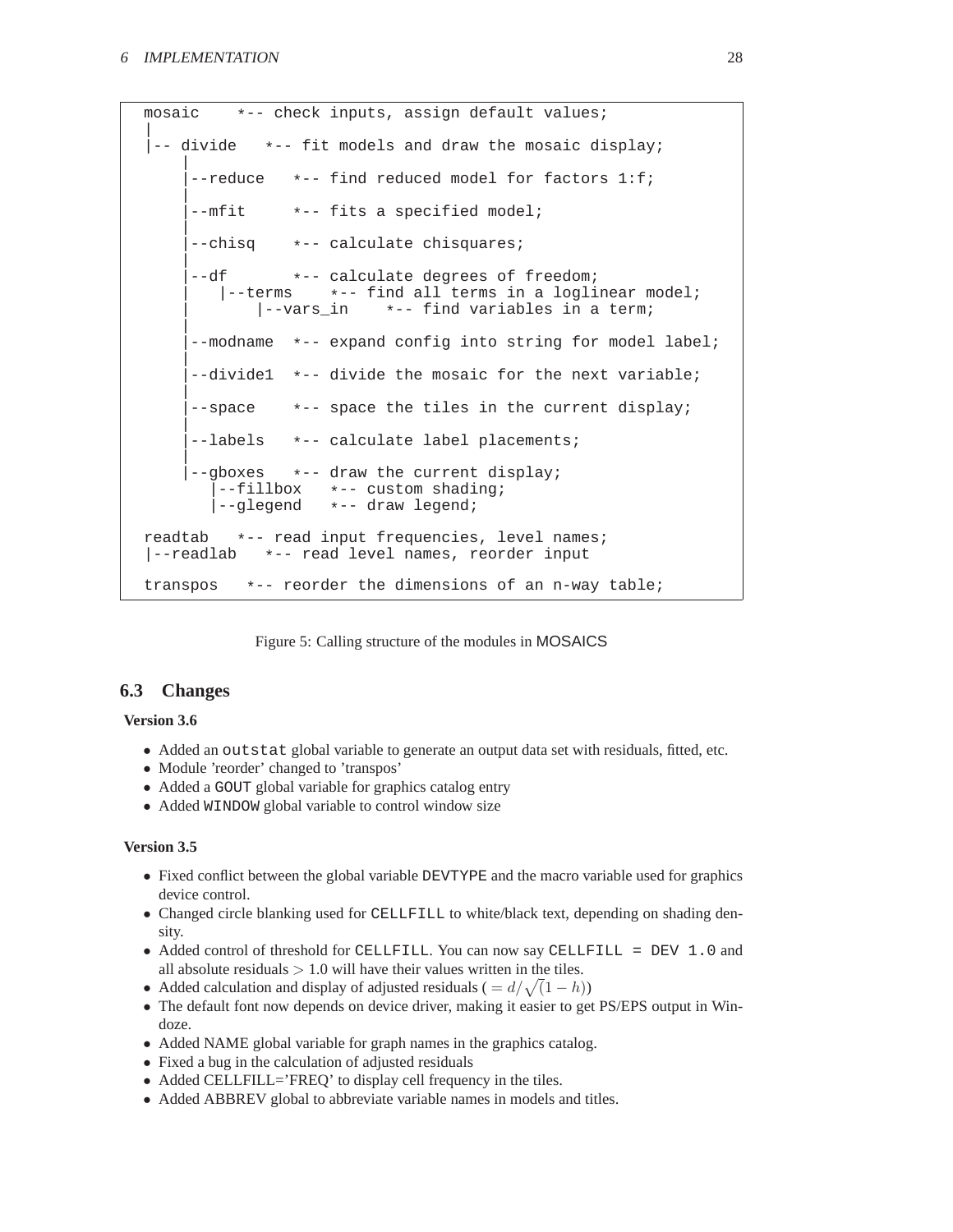### **Version 3.4**

- Added vlabels global variable to control the number of variables for which variable names are used in the display, fuzz now sets line style solid.
- Global variables are now set in a separate module to make changing defaults easier.
- In transpos module, you can now specify the variable names in the new order, rather than indices. The configuration may also be specified using variable names.
- Added code for models of joint independence and conditional independence in which any variable may be specified as the jointly independent or conditioning one.

#### **Version 3.3**

• Added a GSKIP module, for EPS (or GIF) output to separately named graphics files. Requires a global macro variable, &DEVTYP = EPS

### **Version 3.2**

- Added zeros = global input matrix to handle structural zeros.
- Added ability to display chisquare value in the mosaic title for each plot, by using '&G2' or '&X2' in the title string.
- Changed default values to filltype={HLS HLS}, colors={BLUE RED} since this is what I always use now, except for monochrome output.

### **Version 3.1**

- Added readtab routine for easier input from a SAS dataset.
- Added devtype='FT' to calculate and display Freeman-Tukey residuals.
- Character values of global input variables no longer need be entered in upper case.

#### **Version 3.0**

- Added ability to fit a sequence of Markov models (fittype='MARKOV';) for lag sequential data.
- Fit the equiprobability model for the display of the first variable.

#### **Version 2.9**

- Installation simplified by creating a separate file, mosaicm.sas, to install IML modules.
- Filltypes changed to allow separate coding for positive and negative residuals, and to provide grayscale shading levels.
- Added ability (cellfill) to print a symbol in the cell symbolizing the value of the residual.

### <span id="page-28-0"></span>**References**

- <span id="page-28-1"></span>[1] Friendly, M. (1991). *SAS System for Statistical Graphics*. Cary, NC: SAS Institute, 1st edn. ISBN 1-55544-441-5. [1](#page-0-1)
- [2] Friendly, M. (1992). Mosaic displays for loglinear models. In *ASA, Proceedings of the Statistical Graphics Section*, pp. 61–68. Alexandria, VA. [1](#page-0-1)
- <span id="page-28-2"></span>[3] Friendly, M. (1994). Mosaic displays for multi-way contingency tables. *Journal of the American Statistical Association*, *89*:190–200. [1,](#page-0-1) [16](#page-15-3)
- <span id="page-28-3"></span>[4] Friendly, M. (1995). Conceptual and visual models for categorical data. *The American Statistician*, *49*:153–160. [1](#page-0-1)
- <span id="page-28-4"></span>[5] Friendly, M. (1999). Extending mosaic displays: Marginal, conditional, and partial views of categorical data. *Journal of Computational and Graphical Statistics*, *8*(3):373–395. [1](#page-0-1)